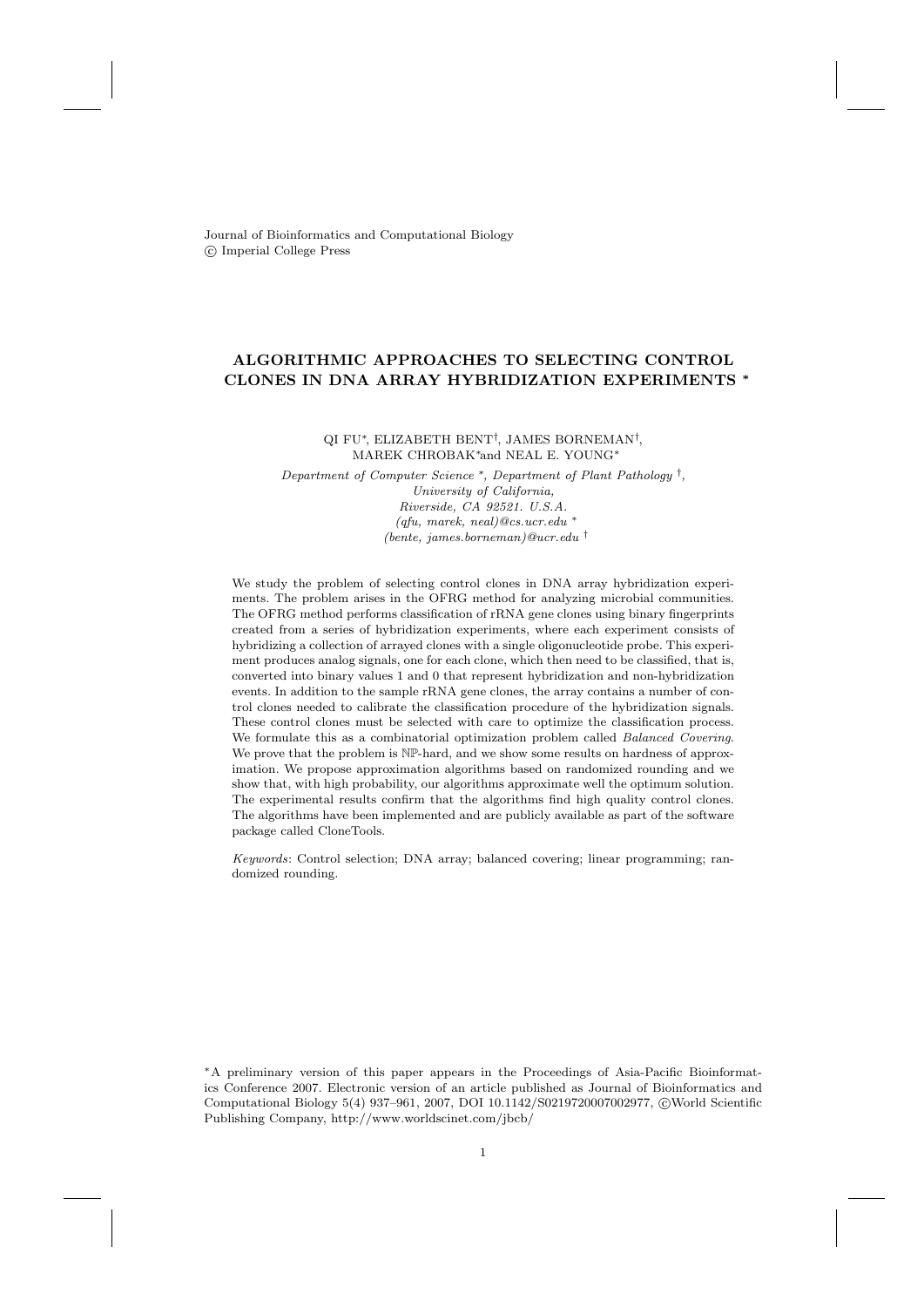### 1. Introduction

Background. We study the problem of selecting control clones for DNA array hybridization experiments. The specific version of the problem that we address arises in the context of the OFRG (Oligonucleotide Fingerprinting of Ribosomal RNA Genes) method, that we describe below, although our approach is also relevant to other applications of DNA microarray technology.

OFRG  $(5, 8, 10, 11, 12)$  is a technique for analyzing microbial communities that classifies rRNA gene clones into taxonomic clusters based on binary fingerprints created from hybridizations with a collection of oligonucleotide probes. More specifically, in OFRG, clone libraries from a sample under study (e.g., fungi or bacteria from an environmental sample) are constructed using PCR primers. These cloned rRNA gene fragments are immobilized on nylon membranes and then subjected to a series of hybridization experiments, with each experiment using a single radiolabeled DNA oligonucleotide probe. This experiment produces analog signals, one for each clone, which then need to be classified, that is, converted into binary values 1 and 0 that represent hybridization and non-hybridization events. Overall, this process creates a hybridization fingerprint for each clone, which is a vector of binary values indicating which probes bind with this clone and which do not. The clones are then identified by clustering their hybridization fingerprints with those of known sequences and by nucleotide sequence analysis of representative clones within a cluster.

In addition to sample clones, the array contains a number of *control clones*, with known nucleotide sequences, used to calibrate the classification procedure of hybridization signals. Consider a hybridization experiment with a probe p. Signal intensities from its hybridizations with the control clones produce two distributions: one from control clones that match  $p$  (e.g., they contain  $p$  or  $p$ 's reverse complement and thus should hybridize with it) and the other from control clones that do not. This information is used to determine, via appropriate statistical techniques,  $p$ 's signal intensity threshold  $t$ . Once  $t$  has been determined, we can classify signal intensities for sample clones as follows: signals above  $t$  are interpreted as 1's (hybridization events) while those below are represented by 0's (non-hybridizations).

The quality of information obtained from hybridizations depends critically on the accuracy of the signal classification process. In particular, the control clones should be more or less equally distributed in terms of their ability to bind or not bind with each probe from a given probe set. In prior OFRG work, control clones were selected arbitrarily, often producing control clones with very skewed distribution of binding/non-binding with some probes. As an example, from a set of 100 control clones, only two might bind with a specific probe. The signal classification for this probe would be very unreliable, as it would be based on signal intensities from hybridization with only two control clones.

Problem formulation. Our control-clone selection problem can be then formulated as follows: We are given a collection C of candidate control clones and a set P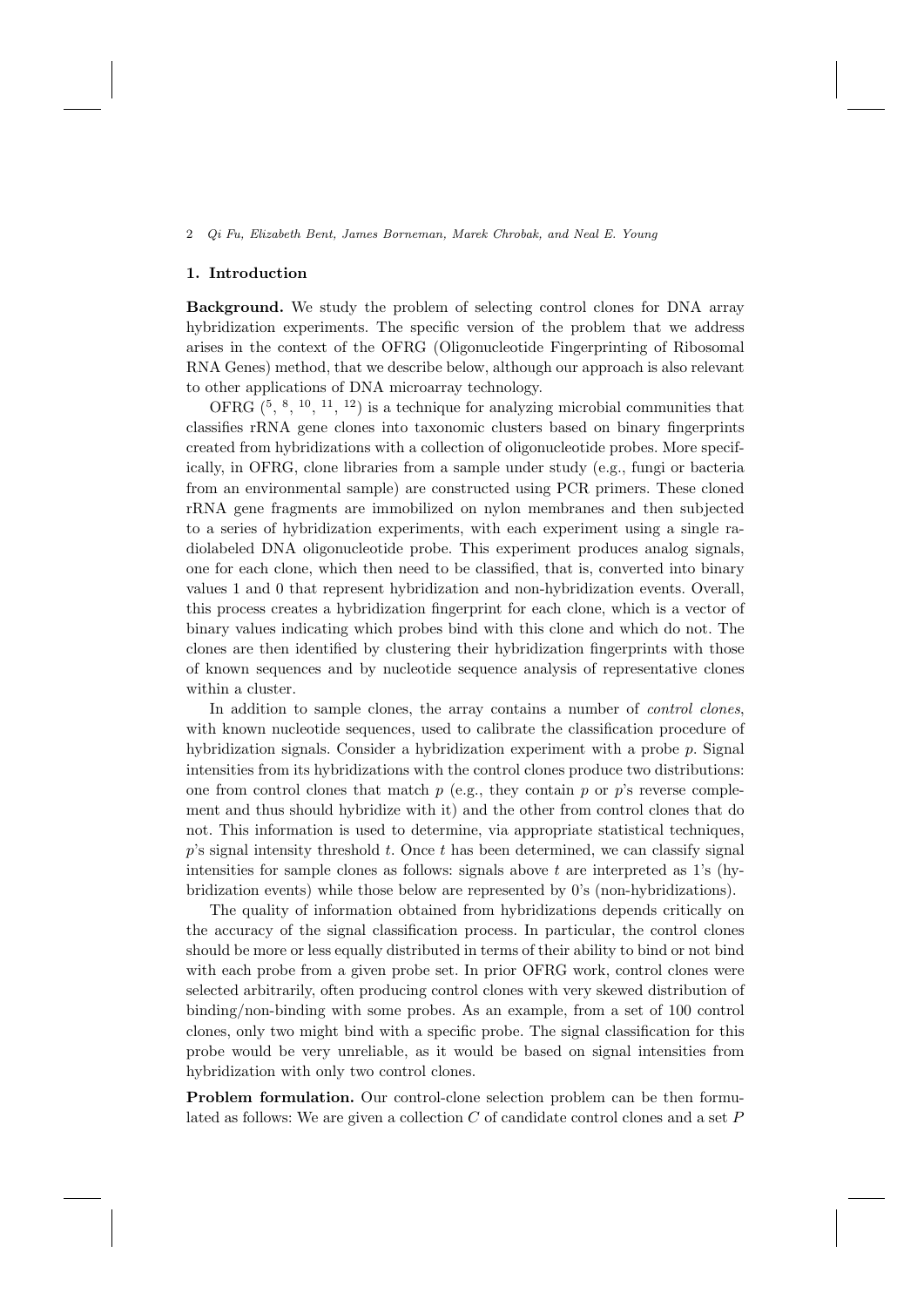of oligonucleotide probes to be used in the hybridization experiments. From among the candidate clones in C, we want to select a set  $D \subseteq C$  of s control clones such that each probe in  $P$  hybridizes with roughly half of the clones in  $D$ .

This gives rise to a combinatorial optimization problem that we call Balanced Covering<sup>a</sup>. The instance is given as a pair  $\langle G, s \rangle$ , where  $G = (C, P, E)$  is a bipartite graph and  $s \leq |C|$  is an integer. C represents the clone set, P is the probe set, and the edges in  $E$  represent potential hybridizations between clones and probes, that is,  $(c, p) \in E$  iff c contains p or the reverse complement of p. For  $p \in P$  and  $D \subseteq C$ , let deg<sub>n</sub> $(p)$  be the number of neighbors of p in D (that is, the number of clones in D that hybridize with p). Throughout the paper, unless stated otherwise, by m we will denote the cardinality of  $C$  and by  $n$  the cardinality of  $P$ .

Example. We illustrate the concept with a small example. (The realistic data sets are typically considerably larger.) Let  $P = \{p_1, p_2, ..., p_7\}$  be the following probe set:

| $p_1$ | $p_2$                                     | $p_3$ | $p_4$ | $p_5$ | $p_6$ |  |
|-------|-------------------------------------------|-------|-------|-------|-------|--|
|       | CTGGC TACAT CGGCG GCTGG CGCTA GCCTA ATACA |       |       |       |       |  |

The set of control clones  $C = \{c_1, c_2, ..., c_8\}$  and the resulting bipartite graph G are shown below (G is represented by its  $C \times P$  adjacency matrix).

|         |                                               |                  | $p_1$ $p_2$ $p_3$ $p_4$ $p_5$ $p_6$ $p_7$ |                  |                |  |
|---------|-----------------------------------------------|------------------|-------------------------------------------|------------------|----------------|--|
| $c_{1}$ | ATTGAACGCTGGCGGCAGGCCTAACACATGCAAGTCGGACGGTAG | $\theta$         | $\left( \right)$                          |                  | $\Omega$       |  |
| Сo      | GACGAACAGCCAGGGCGTGCTTCGGCGATGCAAGTCGAGCGCTAA | $\left( \right)$ |                                           | $\left( \right)$ | 1              |  |
| $c_3$   | ATTTTACGCTGGCGGCAGGCCTAACACATGCAAGTCGAAAAGTAG | $\cup$           | $\left( \right)$                          |                  | $\Omega$       |  |
| $c_A$   | ACGCTAGCGGGATGCTTTACACATGCAAGTCGAACGGCAATACAT |                  | $\theta$                                  | $\theta$         |                |  |
| $c_{5}$ | ACGAACGCTGGCGGCGTGCCTAATACATGCAAGTCGAACGCTTCT |                  | $\overline{1}$                            | $\overline{1}$   | $\overline{0}$ |  |
| $c_{6}$ | ACGAACGGCCAGGGCGTGGATTAGGCATGCAACGGCGACGCTGGA | $\Omega$         |                                           | $\overline{1}$   | $\Omega$       |  |
| C7      | GATGAACGCTAGCGGCAGGCTTAATACATGCAAGTCGAACGGCAG |                  | $\cup$                                    | $\left( \right)$ |                |  |
| $c_{8}$ | GACGAACGCTGGCGGCGTGCTTAACACATGCAAGTCGAACGGAAA |                  |                                           |                  |                |  |

In G, we have an edge  $(c_i, p_j)$  if  $p_j$  matches  $c_i$ , that is,  $p_j$  or its reverse complement appears in  $c_i$ . For example,  $p_1$  appears in  $c_1$ ,  $c_3$ ,  $c_5$  and  $c_8$ , and its reverse complement GCCAG appears in  $c_2$  and  $c_6$ . (These occurrences of  $p_1$  are underlined.) There is no edge  $(c_4, p_1)$  and  $(c_7, p_1)$  since  $c_4$  and  $c_7$  do not contain either  $p_1$  or  $p_1$ 's reverse complement.

Now suppose that we want to select  $s = 6$  control clones from C. The probe degree sequence with respect to  $D_1 = \{c_1, c_2, c_3, c_5, c_6, c_8\}$  is  $(6, 1, 4, 5, 1, 4, 1),$ while the probe degree sequence with respect to  $D_2 = \{c_2, c_4, c_5, c_6, c_7, c_8\}$  is  $(4, 3, 4, 3, 3, 2, 3)$ . Thus  $D_2$  would be considered a better set of control clones, since more degrees are closer to  $s/2 = 3$ .

<sup>a</sup>There have been some discussions on the *Balanced Set Cover* (see  $\frac{1}{2}$ ,  $\frac{7}{2}$ ) problem, however, they are not directly related to Balanced Covering problem discussed in this paper.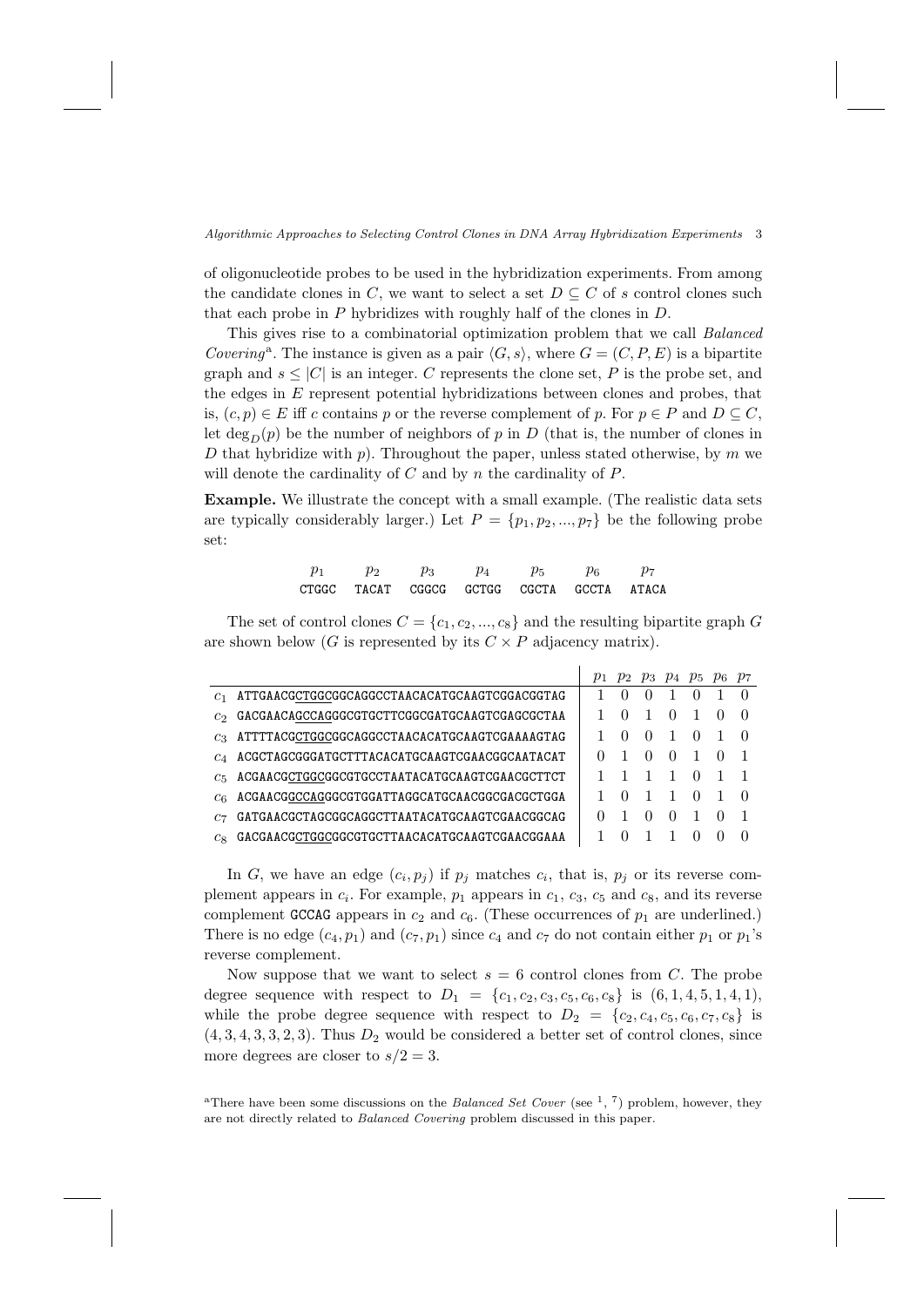Generally, as mentioned earlier, our goal is to find a set  $D \subseteq C$  of cardinality s such that, for each  $p \in P$ ,  $\deg_D(p)$  is close to  $s/2$ . Several objective functions can be studied. To measure the deviation from the perfectly balanced cover, for a given probe p, we can compute either min  $\{\deg_D(p), s - \deg_D(p)\}\$  or  $|\deg_D(p)-s/2|$ . The objective function can be obtained by considering the average of these values or the worst case over all probes. This gives rise to four objective functions:

maximize 
$$
\mathcal{C}_{min}(D) = \min_{p \in P} \min \{ \deg_D(p), s - \deg_D(p) \}
$$
  
\nmaximize  $\mathcal{C}_{avg}(D) = \frac{1}{n} \sum_{p \in P} \min \{ \deg_D(p), s - \deg_D(p) \}$   
\nminimize  $\mathcal{D}_{max}(D) = \max_{p \in P} |\deg_D(p) - s/2|$   
\nminimize  $\mathcal{D}_{avg}(D) = \frac{1}{n} \sum_{p \in P} |\deg_D(p) - s/2|$ 

where each function needs to be optimized over all choices of D. There are certain relations among these functions, for an instance, maximizing  $\mathcal{C}_{min}(D)$  and  $\mathcal{C}_{max}(D)$  is equivalent to minimizing  $\mathcal{D}_{max}(D)$  and  $\mathcal{D}_{avg}(D)$ , respectively, since  $\mathcal{D}_{max}(D) = s/2$  –  $\mathcal{C}_{min}(D)$ , and  $\mathcal{D}_{max}(D) = s/2 - \mathcal{C}_{max}(D)$ . Throughout the paper, the four optimization problems corresponding to these functions will be denoted by  $\mathsf{BCP\mathcal{L}_{min}}$ ,  $\mathsf{BCP\mathcal{L}_{avg}}$ , BCP<sub>- $\mathcal{D}_{max}$ </sub>, and BCP<sub>- $\mathcal{D}_{avg}$ </sub>.

Let  $\langle G, s \rangle$  be an instance of Balanced Covering. By  $\mathcal{C}_{min}^*(G, s) = \max_D \mathcal{C}_{min}(D)$ we denote the optimal value of  $\mathcal{C}_{min}(D)$ . If A is an algorithm for BCP  $\mathcal{C}_{min}$ , then  $\mathcal{C}_{min}^{\mathcal{A}}(G, s)$  denotes the value computed by  $\mathcal{A}$  on input  $\langle G, s \rangle$ . We use similar notations,  $\mathcal{C}^*_{\text{avg}}(G,s)$ ,  $\mathcal{C}^{\mathcal{A}}_{\text{avg}}(G,s)$ , etc., for all the other objective functions introduced above.

Results. In this paper we show several analytical and experimental results on Balanced Covering. In Section 2 we prove that all versions of Balanced Covering are NP-hard. In particular, it is NP-complete to decide whether there is a perfectly balanced cover with s clones, as well as to decide whether there is a size-s cover where each probe is covered by at least one but not all clones. These results immediately imply that (unless  $\mathbb{P}=\mathbb{NP}$ ), there are no polynomial-time approximation algorithms for BCP<sub>- $\mathcal{D}_{max}$ </sub>, BCP<sub>- $\mathcal{D}_{avg}$ </sub>, and BCP<sub>- $\mathcal{C}_{min}$ </sub>.

Stronger hardness-of-approximation results are shown in Section 3. For example, for  $BCP\_D_{avg}$ , we show that approximating the optimum is hard even if we allow randomization and an additive term in the performance bound. More specifically, we prove that, unless  $\mathbb{RP} = \mathbb{NP}$ , there is no randomized polynomialtime algorithm A that for some constants  $\alpha > 0$  and  $0 < \epsilon < 1$  satisfies  $\exp[\mathcal{D}^{\mathcal{A}}_{avg}] \leq \alpha \mathcal{D}^*_{avg} + \beta \frac{1}{n} (mn)^{1-\epsilon}$ . (RP is the class of decision problems that can be solved in randomized polynomial time with one-side error.) For  $BCP\mathcal{L}_{min}$ , we show that there is no polynomial-time algorithm that computes a solution with the objective value at least  $\mathcal{C}_{\min}^*$  –  $(1 - \epsilon) \ln n$  or  $\epsilon \mathcal{C}_{\min}^*$ , unless  $N \mathbb{P}$  has slightly superpolynomialtime algorithms. Our results on hardness of approximation are summarized in Ta-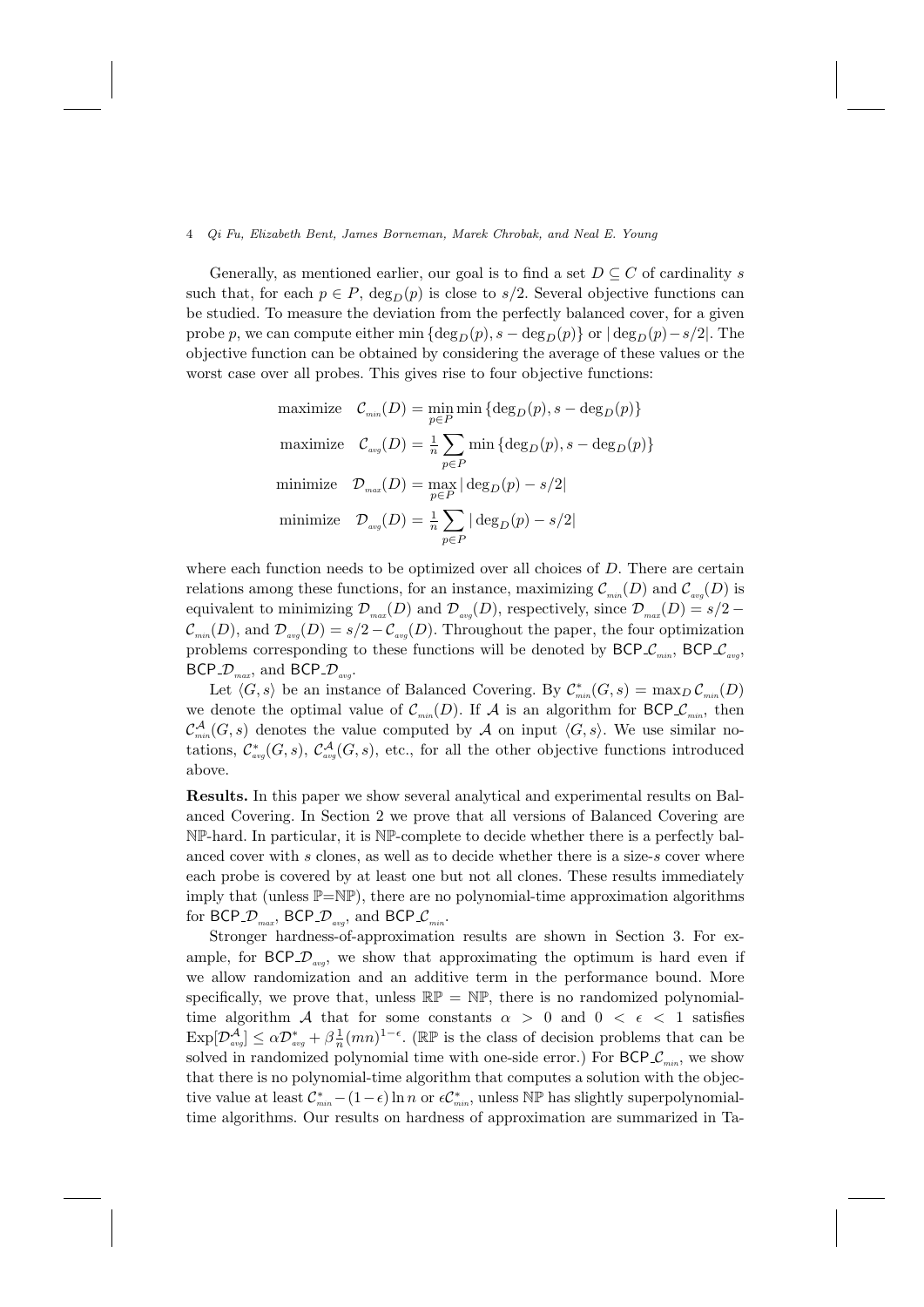|                                                     | Hardness Results                                                                                                                                 | Randomized Polynomial-Time Alg.                                                                                                                                                                                                                                                                                           |  |  |  |  |
|-----------------------------------------------------|--------------------------------------------------------------------------------------------------------------------------------------------------|---------------------------------------------------------------------------------------------------------------------------------------------------------------------------------------------------------------------------------------------------------------------------------------------------------------------------|--|--|--|--|
| $\overline{\mathsf{BCP}}\_\mathcal{C}_{min}$        | No polynomial-time algorithm $\mathcal A$ sat-                                                                                                   | Algorithm RCM2 s.t., $C_{min}^{RCM2} \geq C_{min}^*$                                                                                                                                                                                                                                                                      |  |  |  |  |
|                                                     |                                                                                                                                                  | isfies $\mathcal{C}^{\mathcal{A}}_{\min} \geq \mathcal{C}^*_{\min} - (1 - \epsilon) \ln n \left[ O\left(\sqrt{\mathcal{C}^*_{\min} \ln n}\right), \text{ with probability at least} \right]$<br>or $\mathcal{C}^{\mathcal{A}}_{\min} \geq \epsilon \mathcal{C}^*_{\min}$ , unless $\mathbb{NP} \subseteq \left[1 \right]$ |  |  |  |  |
|                                                     |                                                                                                                                                  |                                                                                                                                                                                                                                                                                                                           |  |  |  |  |
|                                                     | $DTIME(n^{O(\log \log n)})$ .                                                                                                                    |                                                                                                                                                                                                                                                                                                                           |  |  |  |  |
| $\overline{\mathsf{BCP}}\mathcal{L}_{\mathit{avg}}$ |                                                                                                                                                  | No randomized polynomial-time algo- Algorithm RCA2 s.t., $Exp[\mathcal{C}_{\text{avg}}^{RCA2}] \ge$                                                                                                                                                                                                                       |  |  |  |  |
|                                                     | rithm A satisfies $\text{Exp}[\mathcal{C}_{avg}^{\mathcal{A}}] \geq \mathcal{C}_{avg}^* -  \mathcal{C}_{avg}^* - O(\sqrt{\mathcal{C}_{avg}^*}).$ |                                                                                                                                                                                                                                                                                                                           |  |  |  |  |
|                                                     | $\beta \frac{1}{n}(mn)^{1-\epsilon}$ , unless $\mathbb{RP} = \mathbb{NP}$ .                                                                      |                                                                                                                                                                                                                                                                                                                           |  |  |  |  |
| $\overline{\mathsf{BCP}}\_\mathcal{D}_{max}$        | No polynomial-time algorithm that $A$                                                                                                            | Algorithm RDM s.t., $\mathcal{D}_{max}^{RDM} \leq \mathcal{D}_{max}^{*}$ +                                                                                                                                                                                                                                                |  |  |  |  |
|                                                     | satisfies $\mathcal{D}_{max}^{\mathcal{A}} \leq \mathcal{D}_{max}^* + (1 - \epsilon) \ln n$ , un-                                                | $O(\sqrt{\sin n})$ , with probability at least $\frac{1}{2}$                                                                                                                                                                                                                                                              |  |  |  |  |
|                                                     | less $\mathbb{NP} \subseteq \mathbb{DTIME}(n^{O(\log \log n)})$ .                                                                                |                                                                                                                                                                                                                                                                                                                           |  |  |  |  |
| $\overline{\mathsf{BCP}}$ - $\mathcal{D}_{avg}$     | No randomized polynomial-time algo-                                                                                                              |                                                                                                                                                                                                                                                                                                                           |  |  |  |  |
|                                                     | rithm A satisfies $\text{Exp}[\mathcal{D}_{avg}^{\mathcal{A}}] \leq \alpha \mathcal{D}_{avg}^*$ +                                                |                                                                                                                                                                                                                                                                                                                           |  |  |  |  |
|                                                     | $\beta \frac{1}{n} (mn)^{1-\epsilon}$ , unless $\mathbb{RP} = \mathbb{NP}$ .                                                                     |                                                                                                                                                                                                                                                                                                                           |  |  |  |  |

Table 1. Hardness results and algorithms

 $\frac{10^{-6} n^{(min)}$ , and  $\frac{10^{-6} n^{(min)}}{6}$ , and  $\frac{10^{-6} n^{(min)}}{6}$  and  $\frac{10^{-6} n^{(min)}}{6}$ .

ble 1.

Then, in Section 4, we propose a polynomial-time randomized rounding algorithm RCM for  $BCP\mathcal{L}_{min}$ . The algorithm solves the linear relaxation of the integer program for  $BCP_{min}$ , and then uses the solution to randomly pick an approximately balanced cover. We show that, with probability at least  $\frac{1}{2}$ , RCM's solution mately balanced cover. We show that, with probability has objective value at least  $\mathcal{C}^*_{min} - O(\sqrt{\mathcal{C}^*_{min} \ln n} + \sqrt{s})$ .

Algorithm RCM performs well for input instances where the optimum is relatively large, but its performance bound can be improved further for instances where the optimum is small compared to s. In Section 4.2, we present another algorithm called RCM2 that, with probability at least  $\frac{1}{2}$ , computes a solution with objective value at least  $\mathcal{C}_{min}^* - O(\sqrt{\mathcal{C}_{min}^* \ln n})$ . (Although the asymptotic approximation bound of RCM is not as good as that of RCM2, we include RCM in the paper because, according to our experiments discussed in Section 5, it outperforms RCM2 in practice.)

We also study problems  $\mathsf{BCP}.\mathcal{D}_{\max}$  and  $\mathsf{BCP}.\mathcal{C}_{\text{avg}}$ , for which we develop some polynomial-time randomized rounding algorithms (RDM for  $\mathsf{BCP}\_\mathcal{D}_{\mathit{max}}$ , and two algorithms RCA and RCA2 for  $BCP\mathcal{L}_{avg}$ .) These results are summarized in Table 1.

In Section 5, we present the results of our experimental studies, where we tested algorithms RCM, RCM2 and RDM on both synthetic and real data sets. According to this study, solutions found by these algorithms are very close to the optimal solution of their corresponding linear program, especially on real data sets. For example, in 92.8% of our real data sets, RCM found the solution with value at least 97% of the solution from the linear program.

Algorithm RCM has been implemented and is publicly available at the OFRG website as part of the CloneTools software package, see http://algorithms.cs.ucr.edu/OFRG/.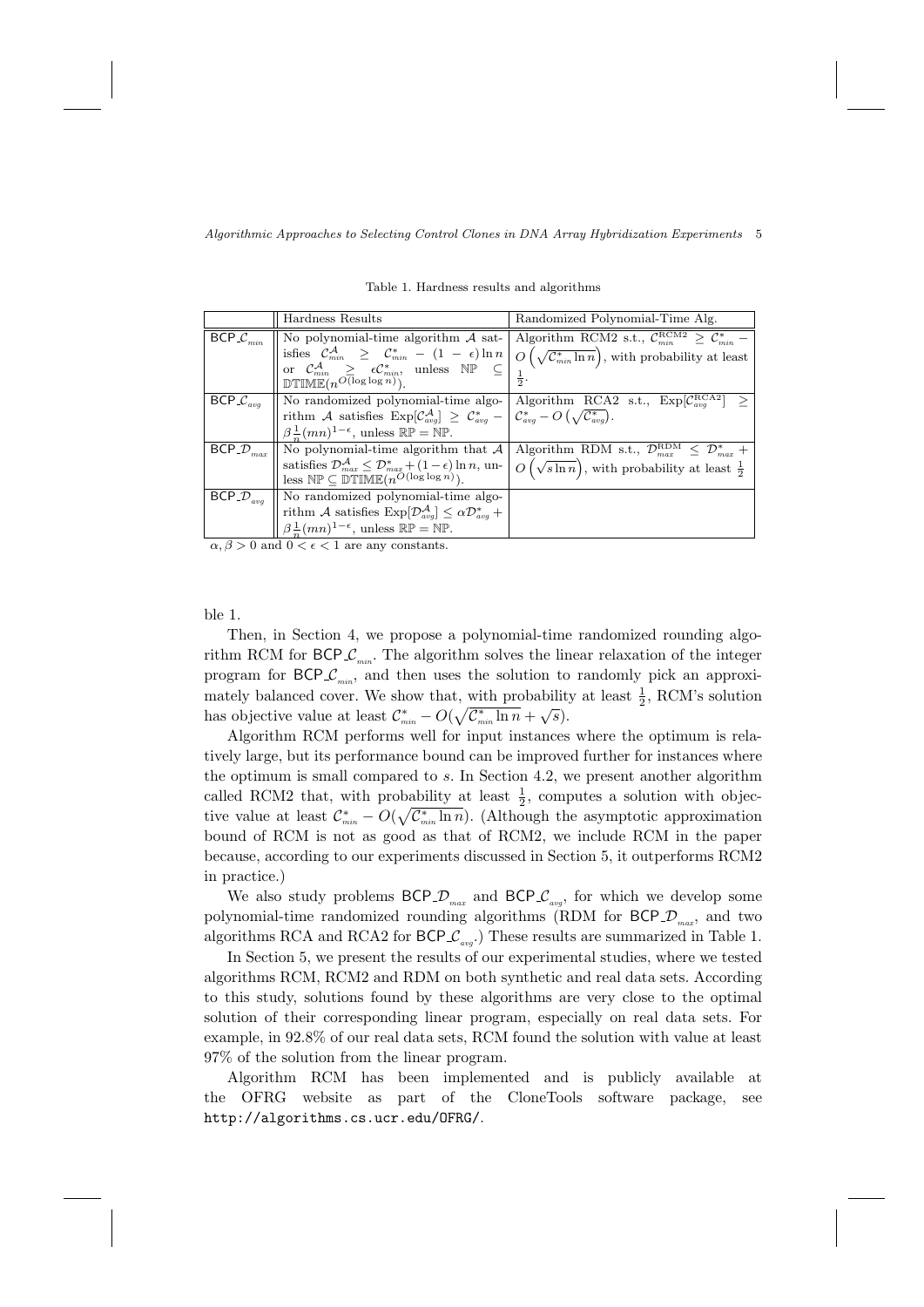Relation to other work. We are not aware of any other work on the Balanced Covering problem studied in this paper.

Note that OFRG differs from other array-based analysis approaches that, typically, involve a single microarray experiment where one clone of interest is hybridized against a collection of arrayed probes, each targeting a specific sequence. These experiments include control clones as well, but these control clones are used to test whether they bind as predicted to particular microarray probes (see  $9,14$ , for example). In contrast, OFRG uses a small set of probes (roughly 30-50) to coordinately distinguish a much larger set of sequences (for example, all bacterial rRNA genes). Each probe is used in one hybridization experiment, and the unknown DNA clone sequences are immobilized on the array.

## 2. NP-Completeness

We first show that all four versions of Balanced Covering studied in this paper are NP-hard. In fact, we give two proofs of NP-hardness, as each will lead to different results on hardness of approximation in the next section.

Given a bipartite graph  $G = (C, P, E)$  and an even integer s, define a perfectly balanced cover in G to be a subset  $D \subseteq C$  with  $|D| = s$  such that  $\deg_D(p) = s/2$  for each  $p \in P$ . Similarly, we define a *size-s cover* to be a subset  $D \subseteq C$  with  $|D| = s$ such that  $1 \leq \deg_D(p) \leq s-1$  for each  $p \in P$ .

**Theorem 1.** The following decision problem is  $NP$ -complete: "Given a bipartite" graph  $G = (C, P, E)$  and an even integer s, is there a perfectly balanced cover in  $G$ ?" Consequently, BCP $\mathcal{L}_{min}$ , BCP $\mathcal{L}_{avg}$ , BCP $\mathcal{D}_{max}$  and BCP $\mathcal{D}_{avg}$  are NP-hard.

Proof. The proof is by a polynomial-time reduction from X3C (Exact Cover by 3-Sets), which is known to be  $\mathbb{NP}$ -complete (see  $^6$ , for example). The instance of X3C consists of a finite set X of  $3m$  items, and a collection T of n 3-element subsets of X that we refer to as *triples*. We assume that  $n \geq m \geq 2$ . The objective is to determine whether T contains an *exact cover of* X, that is a sub-collection  $T' \subseteq T$ such that every element of  $X$  occurs in exactly one triple in  $T'$ .

The reduction is defined as follows. Given an instance  $\langle X, T \rangle$  of X3C above, we construct an instance  $\langle G = (T \cup W, X, E), s \rangle$  of Balanced Covering, where W is a set that contains  $m-2$  new vertices. For  $t \in T$  and  $x \in X$ , we create an edge  $(t, x) \in E$  if  $x \in t$ . Further, we create all edges  $(w, x) \in E$  for  $x \in X$  and  $w \in W$ . This defines the bipartite graph G. We let  $s = 2m - 2$ .

It remains to show that this construction is correct, namely that  $\langle X, T \rangle$  has an exact cover iff  $\langle G, s \rangle$  has a perfectly balanced cover.

 $(\Rightarrow)$  If  $\langle X, T \rangle$  has an exact cover T', we claim that  $D = T' \cup W$  is a perfectly balanced cover for  $\langle G, s \rangle$ . To justify this, note first that  $|T'| = m$  and  $|W| = m - 2$ , and thus  $|D| = 2m - 2 = s$ . Further, each vertex  $x \in X$  has exactly one neighbor in T' and  $m-2$  neighbors in W, so x has  $m-1 = s/2$  neighbors in D, as required.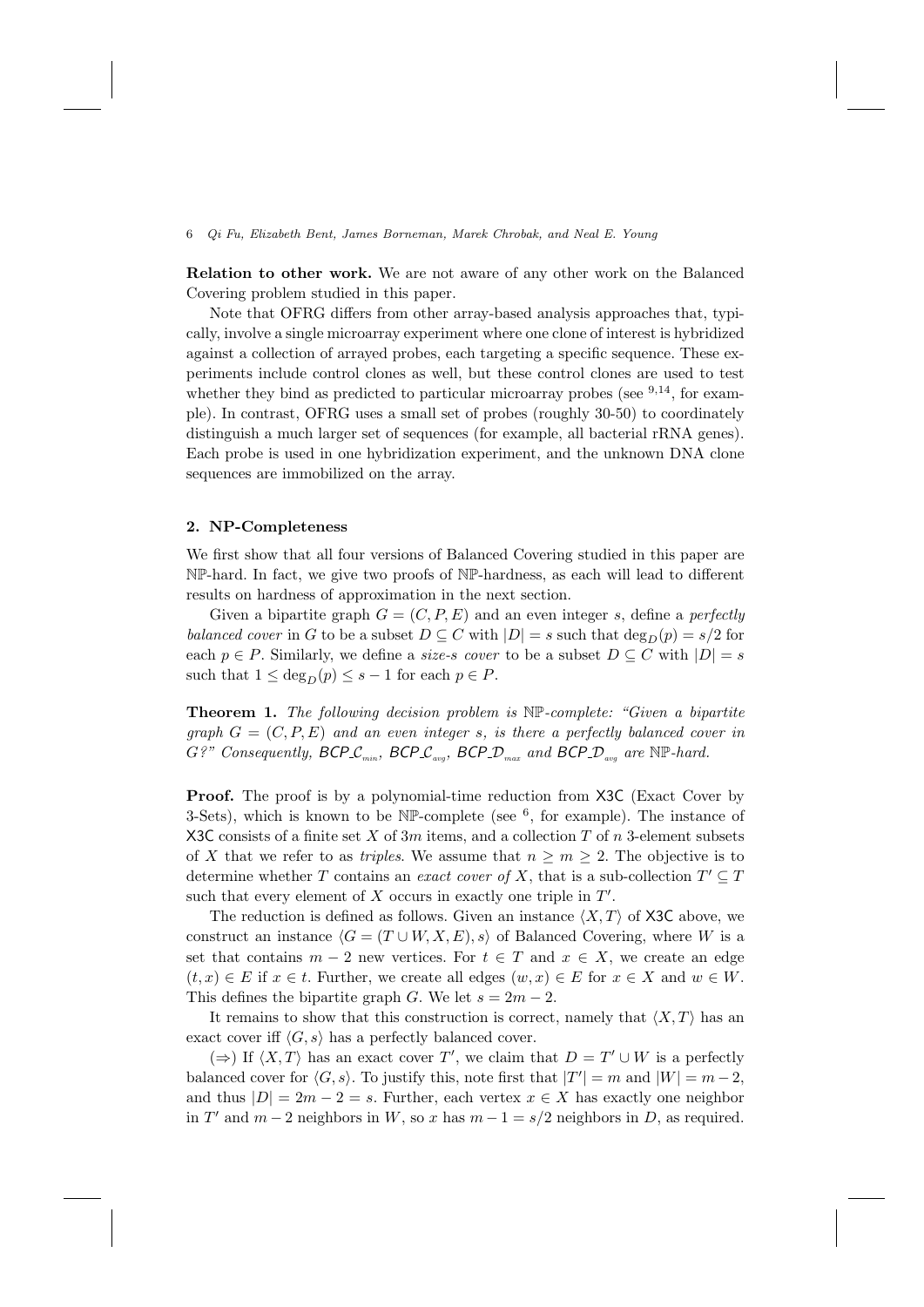(←) Suppose now that  $\langle G, s \rangle$  has a perfectly balanced cover  $D \subseteq T \cup W$ . Denote  $W' = D \cap W$ ,  $k = |W'|$ , and  $T' = D \cap T$ . We claim that  $T'$  is an exact cover of X.

We first show that  $D$  must contain all vertices in  $W$ . We count the edges between D and X. There are  $3km$  edges between  $W'$  and X, since each vertex in  $W'$  is connected to all 3m vertices in X. There are  $3(s-k)$  edges between T' and X, since each vertex in T has degree 3. On the other hand, there must be  $3m(m-1)$  edges between X and D, since each vertex in X must be connected to exactly  $s/2 = m-1$ vertices in D. Together, this yields  $3(2m - 2 - k) + 3km = 3m(m - 1)$ . Solving this equation, we get  $k = m - 2$ , which means that  $W' = W$ .

Since  $W' = W$ , T' must contain exactly  $s - k = m$  vertices. Each vertex  $x \in X$ is adjacent to all vertices in W, so it has exactly  $s/2 - (m-2) = 1$  neighbor in T'. This means that  $T'$  is an exact cover of  $X$ , as claimed.  $\Box$ 

Next we prove that it is  $N\mathbb{P}$ -complete to decide whether there is a size-s cover, where each probe in  $P$  is covered by at least one but not all clones from the cover.

**Theorem 2.** The following decision problem is  $N\mathbb{P}$ -complete: "Given a bipartite graph  $G = (C, P, E)$  and an integer s, is there a size-s cover in  $G<sup>2</sup>$ "

**Proof.** The proof is by a polynomial-time reduction from the  $N\mathbb{P}$ -complete problem Set Cover (see <sup>6</sup>). Given an instance of Set Cover  $\langle Q, X, b \rangle$ , where Q is a collection of subsets over universe  $X$ , the query is whether there is a set cover of size b for  $X$ , that is a sub-collection  $Q' \subseteq Q$  with  $|Q'| = b$  such that  $\bigcup Q' = X$ .

The reduction is defined as follows. Given an instance  $\langle Q, X, b \rangle$  of Set Cover, we construct an instance  $\langle G = (Q \cup \{q_0\}, X \cup \{x_0\}, E), s \rangle$ , where  $q_0$  and  $x_0$  are two new vertices. For  $q \in Q$  and  $x \in X$ , we create an edge  $(q, x) \in E$  if  $x \in q$ . We also create all edges  $(q, x_0) \in E$  for  $q \in Q$ . This defines the bipartite graph G. We let  $s = b + 1.$ 

We now justify the correctness of the construction by showing that  $\langle G, s \rangle$  has a size-s cover iff  $\langle Q, X, b \rangle$  has a set cover with size b.

 $(\Rightarrow)$  If  $\langle Q, X, b \rangle$  has a set cover Q' of size b, it is clear that  $D = Q' \cup \{q_0\}$  is a size-s cover for  $\langle G, s \rangle$  since each vertex in  $X \cup \{x_0\}$  is adjacent to at least one element from  $Q'$ , and not adjacent to  $q_0 \in D$ .

(←) Suppose now that  $\langle G, s \rangle$  has a size-s cover D. We denote  $Q' = D ∩ Q$ . Every  $x \in X$  must be adjacent to at least one vertex in  $Q'$  since there is no x adjacent to  $q_0$ . Thus  $Q'$  is a set cover of X of size b.  $\Box$ 

## 3. Hardness of Approximation

Approximation of BCP  $\mathcal{D}_{\text{avg}}$  and BCP  $\mathcal{L}_{\text{avg}}$ . Now we prove that approximating BCP  $D_{avg}$  and BCP  $\mathcal{L}_{avg}$  is hard. Theorem 1 immediately implies that BCP  $\mathcal{D}_{avg}$  (as well as  $BCP\_D_{max}$  cannot be efficiently approximated with any finite ratio. We show that even if we allow an additive term in the approximation bound and randomization, achieving finite ratio for BCP  $\mathcal{D}_{avg}$  is still NP-hard. For BCP  $\mathcal{C}_{avg}$  we show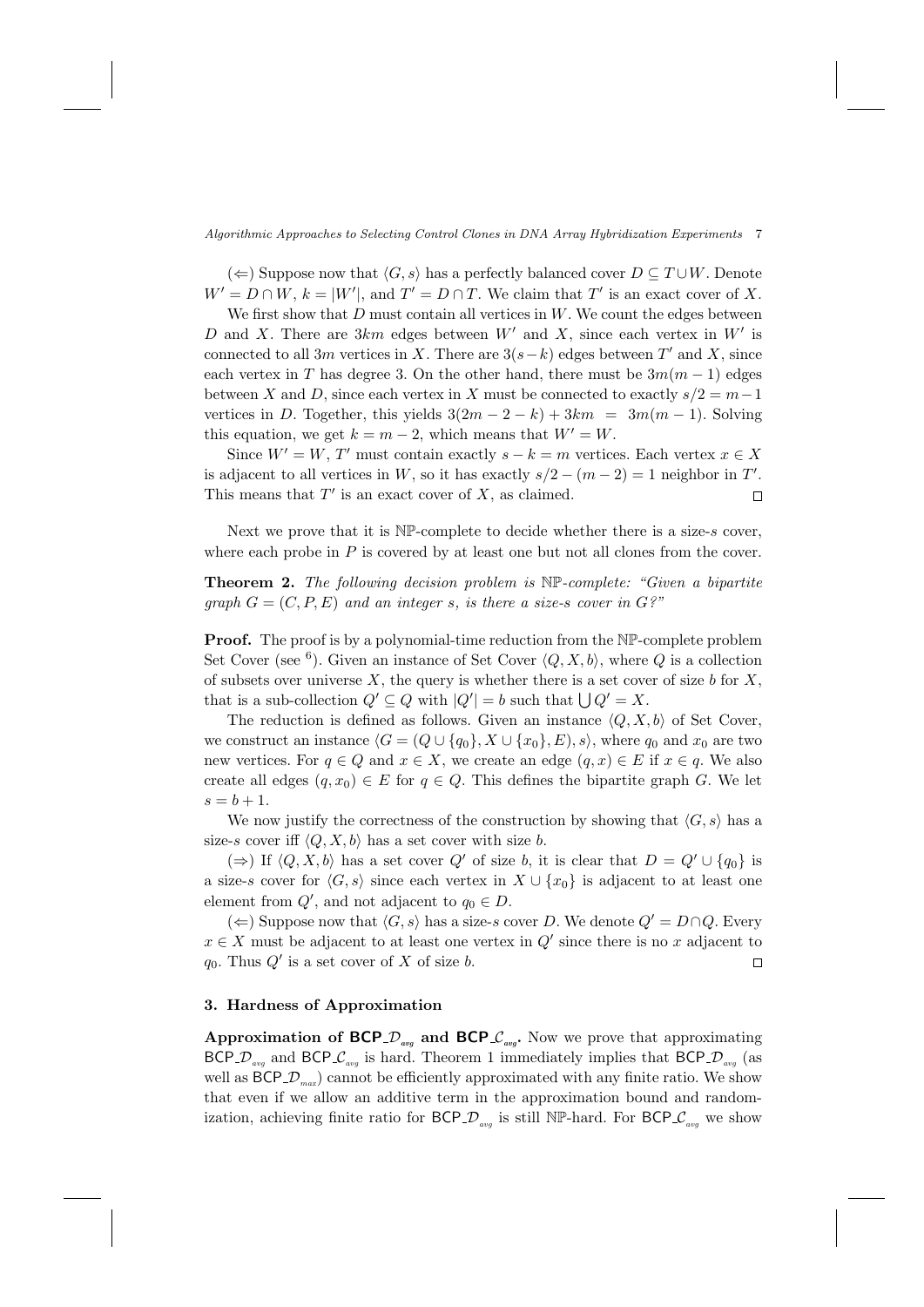that it is hard to be approximated with the bound  $\mathcal{C}_{avg}^* - \beta \frac{1}{n} (nm)^{1-\epsilon}$ , where  $\beta > 0$ ,  $0 < \epsilon < 1$  and  $m = |C|, n = |P|$ .

Let  $\langle G, s \rangle$  be an instance of Balanced Covering. Given an algorithm A for BCP<sub>- $\mathcal{D}_{avg}$ </sub>, recall that by  $\mathcal{D}_{avg}^{\mathcal{A}}(G, s)$  we denote the value of the objective function computed by  $A$ , that is

$$
\mathcal{D}_{\text{avg}}^{\mathcal{A}}(G,s) = \frac{1}{n} \sum_{p \in P} |\deg_D(p) - s/2|,
$$

where  $D \subseteq C$  is the set computed by A. Similarly, given an algorithm A for  $\mathsf{BCP} \mathcal{L}_{avg}$ ,  $\mathcal{C}^{\mathcal{A}}_{avg}(G,s)$  is the value of the objective function computed by  $\mathcal{A}$  for BCP  $\mathcal{C}_{avg}$ , that is

$$
\mathcal{C}_{\text{avg}}^{\mathcal{A}}(G, s) = \frac{1}{n} \sum_{p \in P} \min \left\{ \deg_D(p), s - \deg_D(p) \right\}.
$$

Recall that by  $\mathcal{D}^*_{avg}(G,s)$  and  $\mathcal{C}^*_{avg}(G,s)$  we denote the optimal value for BCP  $\mathcal{D}_{avg}$ and BCP  $\mathcal{C}_{\text{avg}}$ , respectively.

Recall that the class RP (randomized polynomial time) is the complexity class of decision problems  $P$  which have polynomial-time probabilistic Turing machines M such that, for each input I, (i) if  $I \in \mathcal{P}$  then M accepts I with probability at least  $\frac{1}{2}$ , and (ii) if  $I \notin \mathcal{P}$  then M rejects I with probability 1. It is still open whether  $\mathbb{RP} = \mathbb{NP}.$ 

**Theorem 3.** Let  $\alpha, \beta > 0$  and  $0 < \epsilon < 1$  be any constants. If  $\mathbb{RP} \neq \mathbb{NP}$  then there is no randomized polynomial-time algorithm A that

(a) for any instance  $\langle G, s \rangle$  of BCP  $D_{avg}$  satisfies

$$
Exp[\mathcal{D}_{avg}^{\mathcal{A}}(G,s)] \leq \alpha \cdot \mathcal{D}_{avg}^{*}(G,s) + \beta \frac{1}{n}(nm)^{1-\epsilon}, \quad or \tag{3}
$$

(b) for any instance  $\langle G, s \rangle$  of BCP  $\mathcal{L}_{avg}$  satisfies

$$
Exp[\mathcal{C}_{avg}^{\mathcal{A}}(G,s)] \geq \mathcal{C}_{avg}^{*}(G,s) - \beta \frac{1}{n}(nm)^{1-\epsilon}.
$$
 (4)

Proof. We first prove part (a) of the theorem. Suppose, towards contradiction, that for some  $\alpha$ ,  $\beta$  and  $\epsilon$  there exists a randomized polynomial-time algorithm  $\mathcal A$ that satisfies (3). We show that this would imply the existence of a randomized polynomial-time algorithm that decides if there is a perfectly balanced covering, contradicting Theorem 1.

Given an instance  $\langle G, s \rangle$  of BCP  $\mathcal{D}_{avg}$ , where  $G = (C, P, E)$ , convert it into another instance  $\langle G^r, s \rangle$  of BCP  $\mathcal{D}_{avg}$ , where  $G^r = (C, P', E')$  is obtained by creating r copies of each probe  $p \in P$  (that is, with the same neighbors in C). Thus  $|P'| = rn$ . We choose  $r = \lfloor (2\beta m^{1-\epsilon} n^{1-\epsilon})^{\frac{1}{\epsilon}} \rfloor + 1$ . For this r, we have  $2\beta m^{1-\epsilon} (nr)^{-\epsilon} < \frac{1}{n}$ . Therefore the new instance  $\langle G^r, s \rangle$  has the following properties:

• If  $\langle G, s \rangle$  has a perfectly balanced cover (that is,  $\mathcal{D}^*_{avg}(G, s) = 0$ ) then  $\mathcal{D}^*_{\text{avg}}(G^r, s) = 0$ , and therefore  $2 \cdot \text{Exp}[\mathcal{D}^{\mathcal{A}}_{\text{avg}}(G^r, s)] \leq 2\beta m^{1-\epsilon}(nr)^{-\epsilon} < \frac{1}{n}$ . Using Markov's inequality, this implies that  $Pr[\mathcal{D}_{avg}^{\mathcal{A}}(G^r, s) < \frac{1}{n}] \ge \frac{1}{2}$ .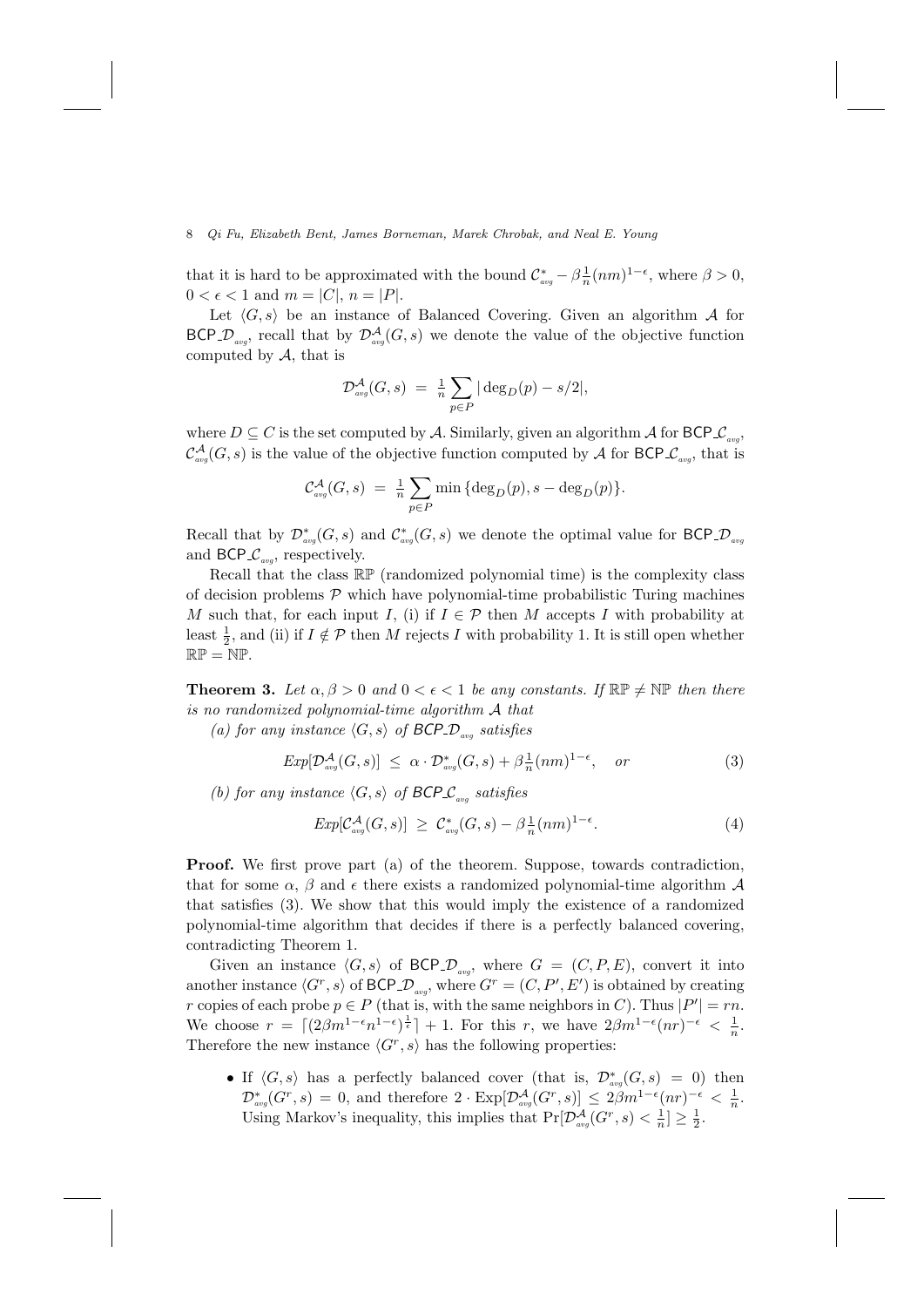• if  $\langle G, s \rangle$  does not have a perfectly balanced cover (that is,  $\mathcal{D}^*_{avg}(G, s) \geq \frac{1}{n}$ ) then  $\mathcal{D}^{\mathcal{A}}_{avg}(G^r, s) \geq \mathcal{D}^*_{avg}(G^r, s) = \mathcal{D}^*_{avg}(G, s) \geq \frac{1}{n}$ , with probability 1.

Since  $G<sup>r</sup>$  can be computed from G in polynomial time, from A we could obtain a randomized polynomial-time algorithm that determines the existence of a perfectly balanced cover – a problem that is  $N\mathbb{P}$ -complete, according to Theorem 1. The part (a) of the theorem follows.

Part (b) follows directly from part (a) of the theorem and the fact that  $\mathcal{C}_{\textit{avg}}^{*}(G, s) = s/2 - \mathcal{D}_{\textit{avg}}^{*}(G, s)$  and  $\mathcal{C}_{\textit{avg}}(H) = s/2 - \mathcal{D}_{\textit{avg}}(H)$  for any solution H for instance  $\langle G, s \rangle$  of BCP  $\mathcal{L}_{avg}$  and BCP  $\mathcal{D}_{avg}$ .  $\Box$ 

Using an argument very similar to the proof of Theorem 3, one can show that, unless  $\mathbb{P} = \mathbb{NP}$ , there is no deterministic polynomial-time algorithm that satisfies bounds analogous to those in Theorem 3.

Approximation of BCP  $\mathcal{L}_{mn}$  and BCP  $\mathcal{D}_{max}$ . Next we show that BCP  $\mathcal{L}_{mn}$  cannot be approximated efficiently with the objective value at least  $\epsilon C_{\min}^*(G, s)$  or  $\mathcal{C}^*_{\text{min}}(G, s) - O(\ln n)$ , unless NP has slightly superpolynomial time algorithms. As a result,  $BCP\_D_{max}$  cannot be approximated efficiently with the objective value at most  $\mathcal{D}^*_{\text{max}}(G,s) + O(\ln n)$ . Recall that for a given instance  $\langle G, s \rangle$ , we denote by  $\mathcal{C}_{min}^*(G,s)$  and  $\mathcal{D}_{max}^*(G,s)$  the optimal value of  $\mathcal{C}_{min}(G,s)$  and  $\mathcal{D}_{max}(G,s)$ , respectively. Similarly,  $\mathcal{C}_{mn}^{\mathcal{A}}(G,s)$  and  $\mathcal{D}_{max}^{\mathcal{A}}(G,s)$  are the values of the objective function computed by an algorithm  $\mathcal A$  for BCP  $\mathcal L_{\scriptscriptstyle min}$  or BCP  $\mathcal D_{\scriptscriptstyle max}$ , respectively, on an instance  $\langle G, s \rangle$ .

**Theorem 4.** Unless  $\mathbb{NP} \subseteq \mathbb{DTIME}(n^{O(\log \log n)})$ , then

(a) there is no polynomial-time algorithm A for  $BCP\mathcal{L}_{min}$  that, for some  $0 <$  $\epsilon$  < 1, for any instance  $\langle G, s \rangle$ , satisfies

$$
\mathcal{C}_{\min}^{\mathcal{A}}(G,s) \ge \epsilon \mathcal{C}_{\min}^{*}(G,s), \quad \text{and} \tag{5}
$$

(b) there is no polynomial-time algorithm A for BCP  $\mathcal{L}_{\text{min}}$  that, for some  $0 < \epsilon <$ 1, for any instance  $\langle G, s \rangle$ , satisfies

$$
\mathcal{C}^{\mathcal{A}}_{\min}(G,s) \geq \mathcal{C}^*_{\min}(G,s) - (1 - \epsilon) \ln n. \tag{6}
$$

Proof. We first prove part (a) of the theorem. Suppose, towards contradiction, that there exists a polynomial-time algorithm  $A$  that satisfies (5). We show that this would imply the existence of a polynomial-time  $((1 - \Omega(\epsilon)) \ln n)$ -approximation algorithm  $\mathcal{B}_1$  for the Set Cover problem, which would imply in turn that problems in  $\mathbb{NP}$  have  $n^{O(\log \log n)}$ -time deterministic algorithms <sup>4</sup>.

Algorithm  $\mathcal{B}_1$  works as follows. Given an instance  $\langle Q, X \rangle$  of Set Cover, where  $|X| = n$  and Q is a collection of sets over X, the algorithm  $\mathcal{B}_1$  first reduces  $\langle Q, X \rangle$ to an instance  $\langle G = (T \cup W, P, E), s \rangle$  of BCP  $\mathcal{L}_{min}$ , where  $P = X \cup \{x_0\}, T$  contains  $k = \lfloor \frac{\ln n}{2} \rfloor$  vertices  $q_1, q_2, ..., q_k$  for each set  $q \in Q$ , and W is a set containing k new vertices. For each  $q \in Q$  and  $i = 1, 2, ..., k$ , we create an edge  $(q_i, x_0) \in E$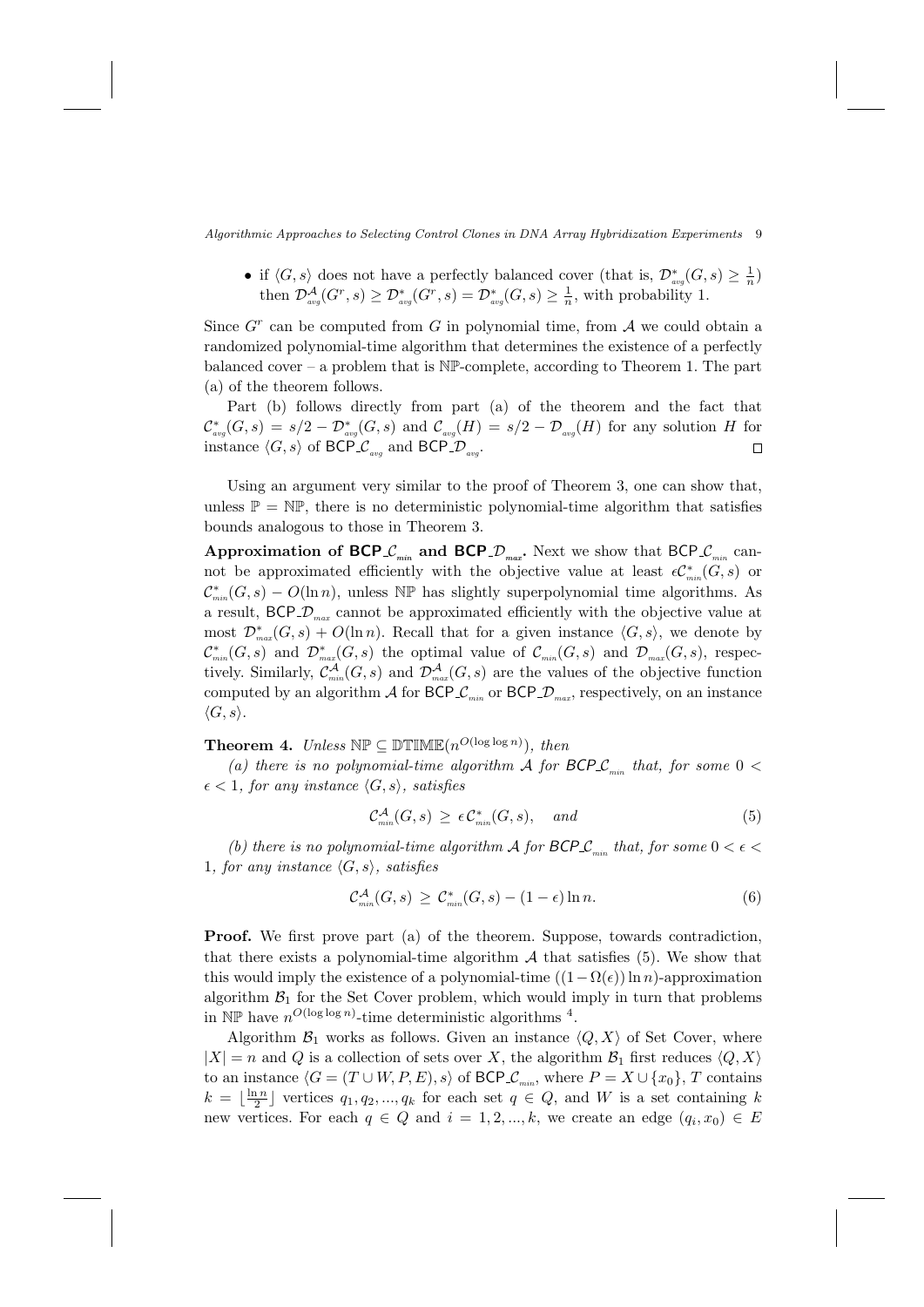and edges  $(q_i, x) \in E$  for each  $x \in q$ . This defines the bipartite graph G. Let b represent the size of the minimum set cover of  $X$ . We now assume that, without loss of generality, algorithm  $\mathcal{B}_1$  knows the value of b. Otherwise,  $\mathcal{B}_1$  can simply try each  $b \in \{1, 2, ..., n\}$ , and choose the smallest set cover. We now let  $s = kb + k$ .

Next  $\mathcal{B}_1$  calls algorithm A on input  $\langle G, s \rangle$  to get a balanced cover H for  $\langle G, s \rangle$ , and outputs the collection of sets  $H' = \{q : (\exists i)q_i \in H\}$  as a set cover of X.

To prove that  $\mathcal{B}_1$  is a  $((1 - \Omega(\epsilon)) \ln n)$ -approximation algorithm for Set Cover, we now show that  $H'$  is a set cover of X and  $|H'| \leq (1 - \frac{\epsilon}{2}) \ln(n) b$ .

Assuming that  $\langle Q, X \rangle$  has a set cover  $Q'$  of size b, we first claim that  $\mathcal{C}^*_{\min}(G, s) \geq$ k. To justify this, from  $Q'$ , we build the balanced cover  $D = \{q_i : q \in Q'\} \cup W$ . Obviously,  $|D| = kb + k = s$ . For each  $x \in X$ , the k copies of  $Q'$  ensure that  $\deg_D(x) \geq k$ , while the k vertices in W ensure that  $\deg_D(x) \leq s - k$ . Our claim implies that algorithm A on input  $\langle G, s \rangle$  will find a balanced cover H with objective function value at least  $\epsilon C_{\min}^*(G, s) \geq \epsilon k$ . We have  $|H \cap W| \geq \epsilon k$ , because  $x_0 \in P$ is adjacent to every vertex in T and H has at least  $\epsilon k$  vertices not adjacent to  $x_0$ . Therefore  $|H \cap T| \leq s - \epsilon k = kb + (1 - \epsilon)k$ . Thus, since each  $x \in P$  is adjacent to at least one vertex in H (in fact, at least  $\epsilon k$ ), H' forms a set cover of X of size at most  $kb + (1 - \epsilon)k \leq (2 - \epsilon)kb \leq (1 - \frac{\epsilon}{2})\ln(n)b$ , as claimed.

The algorithm  $\mathcal{B}_1$  clearly runs in polynomial time, and is a  $((1 - \Omega(\epsilon)) \ln n)$ approximation algorithm for the Set Cover problem. Thus the part (a) of the theorem follows.

Next we prove the part (b) of the theorem. Suppose, towards contradiction, that there exists a polynomial-time algorithm  $A$  that satisfies (6). As in part (a), we will prove that this would imply the existence of a polynomial-time  $((1 - \Omega(\epsilon)) \ln n)$ approximation algorithm  $\mathcal{B}_2$  for the Set Cover problem.

 $B_2$  works like algorithm  $B_1$  described previously except we let  $k =$  $[(1 - \epsilon) \ln n + 1]$  this time.

Assuming that  $\langle Q, X \rangle$  has a set cover  $Q'$  of size b, an argument similar to the proof of part (a) shows that algorithm  $\mathcal A$  on input  $\langle G, s \rangle$  will find a balanced cover H with objective function value at least

$$
\mathcal{C}_{\min}^*(G,s) - (1 - \epsilon) \ln n \geq k - (1 - \epsilon) \ln n \geq 1.
$$

Also,  $H'$  forms a set cover of  $X$  of size at most  $s$ . We now assume that, without loss of generality,  $b \geq \frac{2}{\epsilon}$ , because otherwise the Set Cover problem can be solved in polynomial time  $O(|X|^2 \cdot |Q|^{\frac{2}{\epsilon}})$ . Thus we get  $|H'| \le kb + k \le kb + \frac{\epsilon}{2}kb \le$  $(1 + \frac{\epsilon}{2})(1 - \epsilon)(\ln(n) + \frac{2}{1-\epsilon})b \leq (1 - \Omega(\epsilon))\ln(n)b$ , as claimed.

The algorithm  $\mathcal{B}_2$  clearly runs in polynomial time, and is a  $((1 - \Omega(\epsilon)) \ln n)$ approximation algorithm for the Set Cover problem. Thus the theorem follows.  $\Box$ 

As a corollary, we also get an approximation hardness result for BCP<sub>-</sub> $\mathcal{D}_{\scriptscriptstyle max}$ .

**Corollary 1.** Unless  $\mathbb{NP} \subseteq \mathbb{DTIME}(n^{O(\log \log n)})$ , there is no polynomial-time algorithm A for BCP- $\mathcal{D}_{max}$  that, for some  $0 < \epsilon < 1$  and for any instance  $\langle G, s \rangle$ ,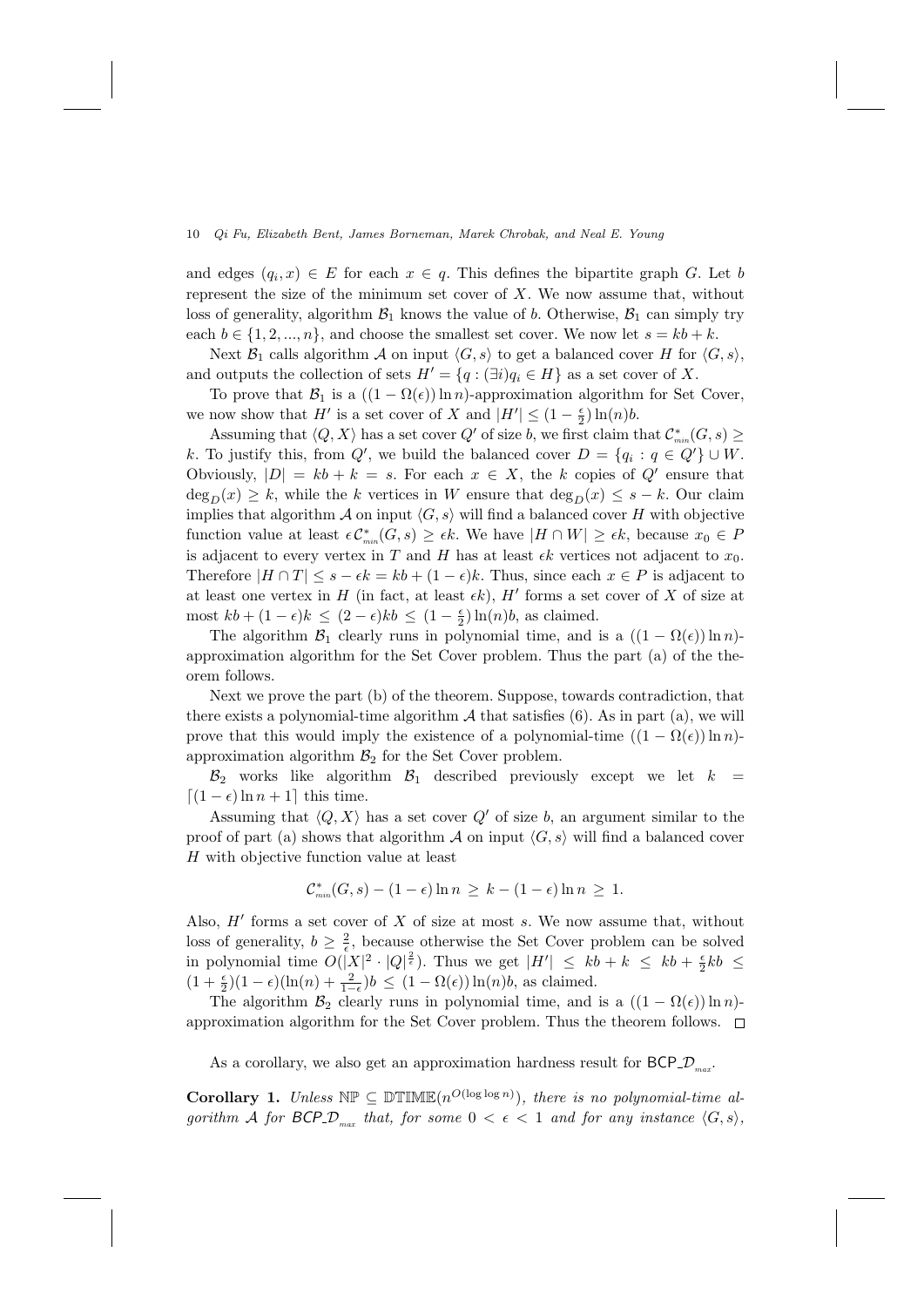satisfies

$$
\mathcal{D}_{\max}^{\mathcal{A}}(G,s) \leq \mathcal{D}_{\max}^*(G,s) + (1-\epsilon)\ln n. \tag{7}
$$

Proof. The corollary follows directly from part (b) of Theorem 4 and the fact that  $\mathcal{D}^*_{max}(G,s) = s/2 - \mathcal{C}^*_{min}(G,s)$  and  $\mathcal{D}_{max}(H) = s/2 - \mathcal{C}_{min}(H)$  for any solution H for instance  $\langle G, s \rangle$  of BCP  $\mathcal{D}_{max}$  and BCP  $\mathcal{L}_{min}$ .  $\Box$ 

## 4. Approximation Algorithms and Analysis

In this section we present several randomized algorithms for different versions of Balanced Covering. We give two algorithms RCM and RCM2 for  $BCP_{min}$ , algorithm RDM for BCP<sub>- $\mathcal{D}_{max}$ </sub>, and two algorithms RCA and RCA2 for BCP<sub>- $\mathcal{C}_{avg}$ </sub>.

All algorithms are based on randomized rounding. We first solve a linear relaxation LP of the integer program ILP for Balanced Covering, and then use the fractional solution as probabilities to randomly choose the integral solutions.

Let  $x_1^*,...,x_n^*$ , where  $0 \le x_i^* \le 1$  for each *i*, be the optimum solution of LP and  $z^*$  the corresponding optimum value of the objective function. We choose  $X_i = 1$ with probability  $x_i^*$  and 0 otherwise, which gives us a "provisional" integral solution  $X_1, \ldots, X_n$  with objective value Z. Since the expectation of Z is equal to  $z^*$  and the random variables  $X_i$  are independent, we can apply the Chernoff bound to show that with high probability the value of  $Z$  is close to  $z^*$  (and thus also approximates well the optimum of ILP). If  $Z$  is not feasible, we adjust the values of a sufficient number L of the variables  $X_i$  obtaining a final feasible solution whose value Z differs from  $Z$  by at most  $L$ . Applying the Chernoff bound again, we get an estimate on L, and combining it with the bound on Z we obtain a bound on  $\tilde{Z}$ .

For some objective functions we refine this approach further, by adjusting the probability of setting  $X_i$  to 1, in order to reduce the violation  $L$  of the constraints. This modification improves asymptotic performance bounds but  $-$  as we show later in Section 5 – it tends to degrade the experimental performance on both random and real data sets.

## 4.1. Algorithm RCM for BCP  $\mathcal{C}_{min}$

Given  $G = (C, P, E)$ , let  $C = \{c_1, c_2, ..., c_m\}$ ,  $P = \{p_1, p_2, ..., p_n\}$ . And let  $A = [a_{ij}]$ be the Boolean  $m \times n$  adjacency matrix of G, that is  $a_{ij} = 1$  iff  $(c_i, p_j) \in E$ ; otherwise  $a_{ij} = 0$ . Then BCP  $\mathcal{L}_{min}$  is equivalent to the following integer linear program MinIP:

maximize: 
$$
z
$$
  
\nsubject to:  $z \le \sum_{i=1}^{m} a_{ij} x_i \quad \forall j = 1, ..., n$   
\n $z \le \sum_{i=1}^{m} (1 - a_{ij}) x_i \quad \forall j = 1, ..., n$   
\n $\sum_{i=1}^{m} x_i \le s$   
\n $x_i \in \{0, 1\} \quad \forall i = 1, ..., m$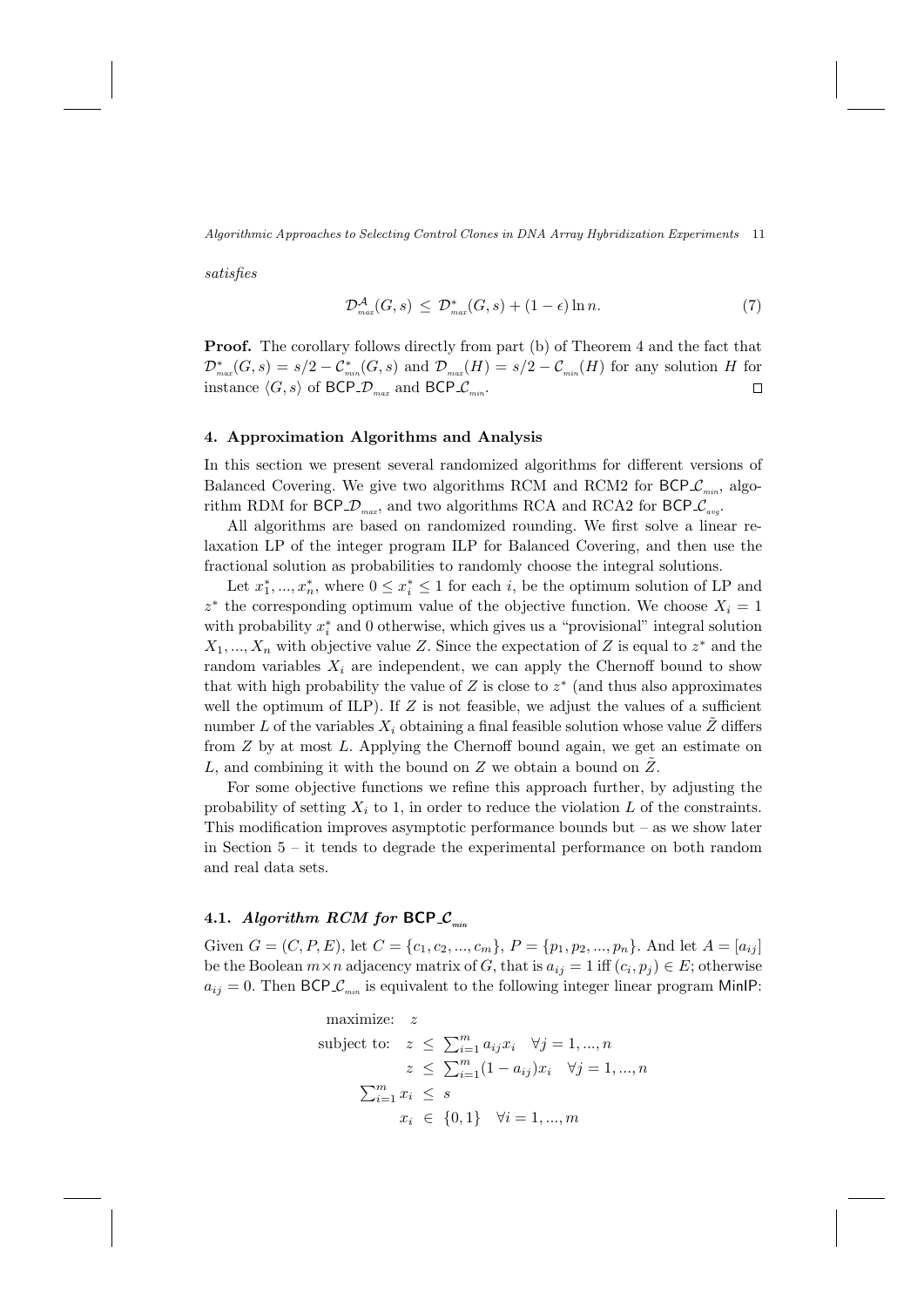The Boolean variables  $x_i$  indicate whether the corresponding  $c_i \in C$  are selected or not.

**Algorithm RCM.** The algorithm first relaxes the last constraint to  $0 \leq x_i \leq 1$ to obtain the linear program MinLP, and then computes an optimal solution  $x_i^*$ ,  $i = 1, 2, \dots, m$ , of MinLP. Next, applying randomized rounding, RCM computes an integral solution  $X_1, ..., X_m$  by choosing  $X_i = 1$  with probability  $x_i^*$  and 0 otherwise. Note that this solution may not be feasible since  $\sum_{i=1}^{m} X_i$  may exceed s. Let  $L = \max\{\sum_{i=1}^{m} X_i - s, 0\}$ . RCM changes L arbitrary variables  $X_i = 1$  to 0, obtaining a feasible solution  $\tilde{X}_1, ..., \tilde{X}_m$ .

Analysis. We denote by  $\mathcal{C}_{min}^{RCM}(G,s)$  or  $\tilde{Z}$  the value of the objective function computed by RCM on input  $\langle G, s \rangle$ , that is  $C_{min}^{RCM}(G, s) = \tilde{Z}$  $\min_{j=1}^{n} \{ \sum_{i=1}^{m} a_{ij} \tilde{X}_i, \sum_{i=1}^{m} (1 - a_{ij}) \tilde{X}_i \}.$ 

**Lemma 1.** For any instance  $\langle G, s \rangle$  of  $\text{BCP}_{\mathcal{L}_{min}}$ , with probability at least  $\frac{1}{2}$ ,

$$
\mathcal{C}_{\min}^{RCM}(G,s) \geq \mathcal{C}_{\min}^*(G,s) - O\left(\sqrt{\mathcal{C}_{\min}^*(G,s)\ln n} + \sqrt{s}\right). \tag{8}
$$

**Proof.** Let  $z^* = \min_{j=1}^n \{\sum_{i=1}^m a_{ij} x_i^*, \sum_{i=1}^m (1 - a_{ij}) x_i^*\}$  be the optimum solution of MinLP. Let also  $Z = \min_{j=1}^{n} \{ \sum_{i=1}^{m} a_{ij} X_i, \sum_{i=1}^{m} (1 - a_{ij}) X_i \}.$ 

The  $\{X_i\}$  are independent Bernoulli random variables with  $\text{Exp}[X_i] = x_i^*$ . So, for each j,  $\text{Exp}[\sum_{i=1}^m a_{ij}X_i] = \sum_{i=1}^m a_{ij}x_i^* \geq z^*$ , By a standard Chernoff bound, we get

$$
\Pr[\sum_{i=1}^{m} a_{ij} X_i \le (1 - \lambda) z^*] \le e^{-\lambda^2 z^* / 2},
$$

where  $0 < \lambda \leq 1$ . Similarly, for all j,

$$
\Pr[\sum_{i=1}^{m} (1 - a_{ij}) X_i \le (1 - \lambda) z^*] \le e^{-\lambda^2 z^* / 2}.
$$

By the naive union bound, the probability that any of the  $2n$  above events happens is at most  $2ne^{-\lambda^2z^*/2}$ . Hence we have

$$
\Pr[Z \le (1 - \lambda)z^*] \le 2ne^{-\lambda^2 z^*/2}.
$$
\n(9)

Likewise,  $Exp[\sum_{i=1}^m X_i] = \sum_{i=1}^m x_i^* \leq s$ . Thus by the Chernoff bound,  $Pr[\sum_{i=1}^{m} X_i \geq (1+\epsilon)s] \leq e^{-\epsilon^2 s/4}$ , where  $0 < \epsilon \leq 2e-1$ . Recalling  $L =$  $\max{\sum_{i=1}^{m} X_i - s, 0}$ , we have

$$
\Pr[L \ge \delta \sqrt{s}] \le e^{-\delta^2/4},\tag{10}
$$

where  $0 < \delta \leq (2e-1)\sqrt{s}$ .

Since  $\tilde{Z} \geq Z - L$ , we get  $\Pr[\tilde{Z} \leq (1 - \lambda)z^* - \delta\sqrt{s}] \leq \Pr[Z \leq (1 - \lambda)z^*] + \Pr[L \geq$ Since  $Z \leq Z - L$ , we get  $\Gamma_1 | Z \leq (1 - \lambda)z = 0$ <br> $\delta \sqrt{s}$ . Combining this with (9) and (10), we have

$$
\Pr[\tilde{Z} \le (1 - \lambda)z^* - \delta\sqrt{s}] \le 2n e^{-\lambda^2 z^* / 2} + e^{-\delta^2 / 4}.
$$
 (11)

Suppose  $\mathcal{C}^*_{\min}(G,s) \geq 2\ln(8n)$ . Then  $z^* \geq 2\ln(8n)$  as well, because  $\mathcal{C}^*_{\min}(G,s) \leq$ z<sup>\*</sup>. Choosing  $\lambda = \sqrt{2 \ln(8n)/z^*}$  and  $\delta = \sqrt{4 \ln 4}$ , from (11), we get

$$
\Pr[\tilde{Z} \leq z^* - \sqrt{2\ln(8n)z^*} - \sqrt{4\ln(4)s}] \leq \frac{1}{2}.
$$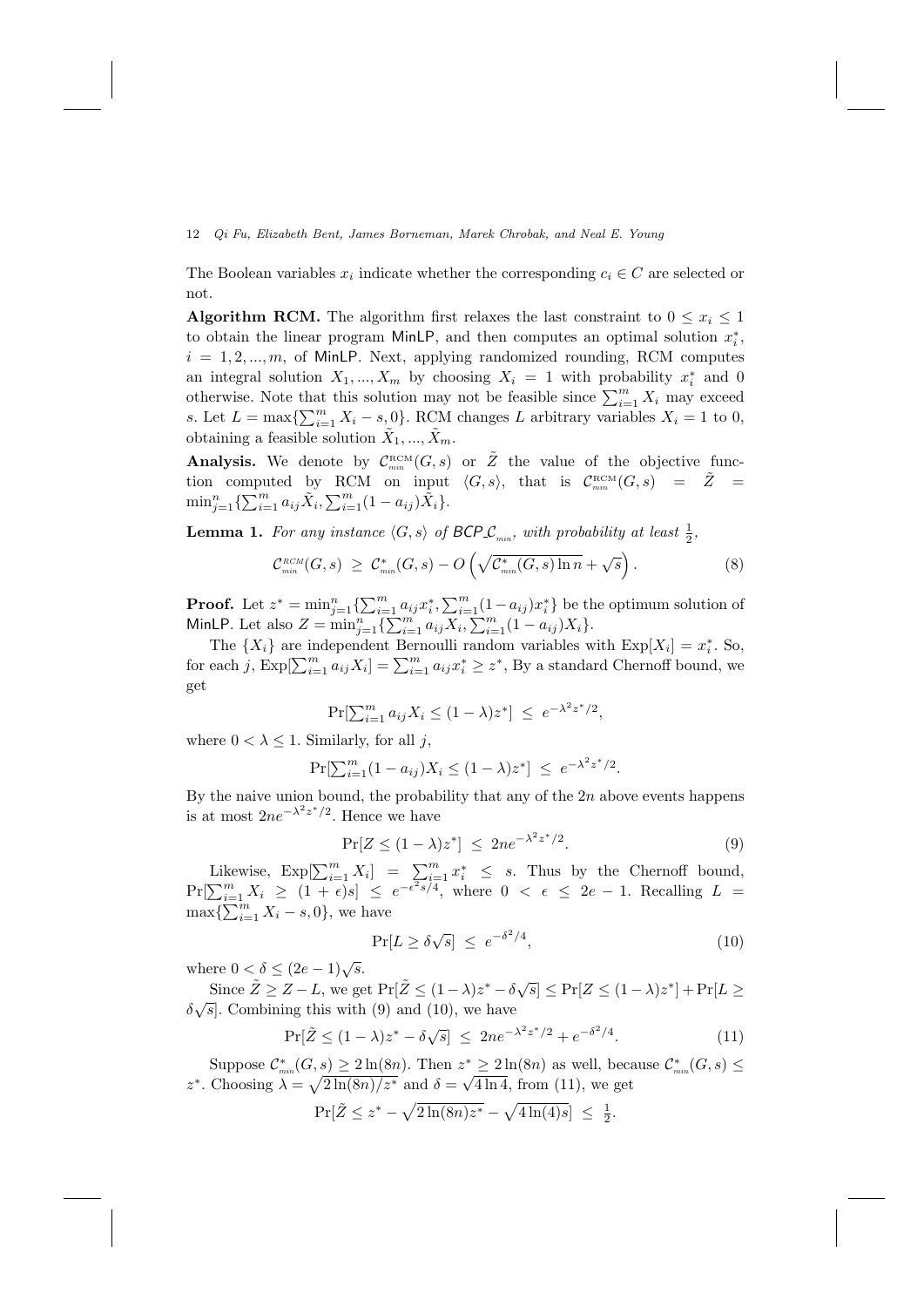Since  $z^* \geq \mathcal{C}^*_{\min}(G, s) \geq 2\ln(8n)$ , with probability at least  $\frac{1}{2}$ , we have

$$
\tilde{Z} \geq C_{\min}^*(G, s) - \sqrt{2\ln(8n)C_{\min}^*(G, s)} - \sqrt{4\ln(4)s}.\tag{12}
$$

Inequality (12) is also trivially true for  $\mathcal{C}^*_{\text{min}}(G, s) < 2\ln(8n)$ . Thus the lemma follows.  $\Box$ 

# 4.2. An Alternative Algorithm RCM2 for BCP\_ $\mathcal{C}_{min}$

The performance bound for RCM given in Section 4.1 can be improved for instances where the optimum is small compared to s. We now provide an alternative algorithm RCM2, which is identical to RCM in all steps except for the rounding scheme: choose  $X_i = 1$  with probability  $(1 - \epsilon)x_i^*$ , and 0 otherwise, where  $\epsilon = \min \left\{ 2 \sqrt{\ln(4n+2)/z^*}, 1 \right\}.$ 

Analysis. All notations are defined similarly to those in Section 4.1.

**Lemma 2.** For any instance  $\langle G, s \rangle$  of  $\text{BCP}_{\mathcal{L}_{min}}$ , with probability at least  $\frac{1}{2}$ ,

$$
\mathcal{C}^{\text{\tiny RCM2}}_{\min}(G,s) \geq \mathcal{C}^*_{\min}(G,s) - O\left(\sqrt{\mathcal{C}^*_{\min}(G,s)\ln n}\right). \tag{13}
$$

**Proof.** The  $\{X_i\}$  are independent random variables with  $\text{Exp}[X_i] = (1 - \epsilon)x_i^*$ . By linearity of expectation,  $\text{Exp}[\sum_{i=1}^{m} X_i] \leq \sum_{i=1}^{m} (1 - \epsilon) x_i^* \leq (1 - \epsilon)s$ . Thus, by the Chernoff bound,

$$
\Pr[\sum_{i=1}^m X_i \ge s] \le \Pr[\sum_{i=1}^m X_i \ge (1+\epsilon)(1-\epsilon)s] \le e^{-\epsilon^2(1-\epsilon)s/4}.
$$

As  $z^* \leq s/2$ , we have  $s/4 \geq z^*/2$ . The above bound implies

$$
\Pr[\sum_{i=1}^{m} X_i \ge s] \le e^{-\epsilon^2 (1-\epsilon)z^*/2}.\tag{14}
$$

Likewise, for each j,  $\sum_{i=1}^{m} a_{ij} x_i^* \geq z^*$ , so  $\text{Exp}[\sum_{i=1}^{m} a_{ij} X_i] \geq (1 - \epsilon)z^*$ . By the Chernoff bound,

$$
\Pr[\sum_{i=1}^{m} a_{ij} X_i \le (1 - \epsilon)^2 z^*] \le e^{-\epsilon^2 (1 - \epsilon) z^* / 2}.
$$
 (15)

Similarly, for all  $j$ ,

$$
\Pr[\sum_{i=1}^{m} (1 - a_{ij}) X_i \le (1 - \epsilon)^2 z^*] \le e^{-\epsilon^2 (1 - \epsilon) z^* / 2}.
$$
 (16)

Letting  $L = \max\{\sum_{i=1}^{m} X_i - s, 0\}$ , since  $\tilde{Z} \ge Z - L$ , we get  $\Pr[\tilde{Z} \le (1 - \epsilon)^2 z^* - L] \le$  $Pr[Z \leq (1-\epsilon)^2 z^*] + Pr[\sum_{i=1}^m X_i \geq s]$ . Combining this with (14), (15) and (16), we have

$$
\Pr[\tilde{Z} \le (1 - \epsilon)^2 z^*] \le (2n + 1)e^{-\epsilon^2(1 - \epsilon)z^*/2}.
$$

Since  $(1 - \epsilon)^2 \ge 1 - 2\epsilon$ , for  $\epsilon < \frac{1}{2}$ , we get

$$
\Pr[\tilde{Z} \le z^* - 4\sqrt{\ln(4n+2)z^*}] \le \frac{1}{2}.\tag{17}
$$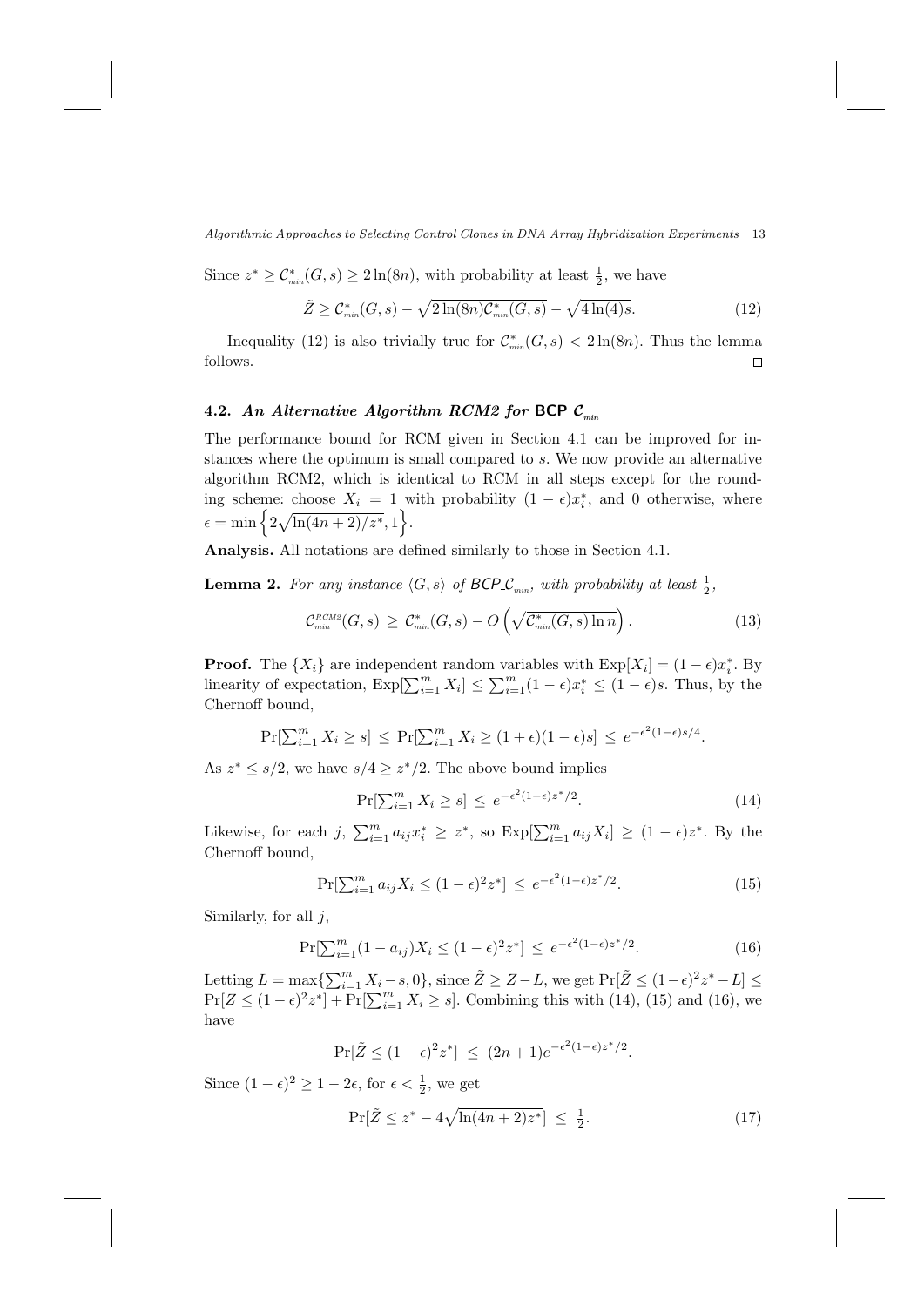The above bound is also trivially true for  $\epsilon \geq \frac{1}{2}$  (that is,  $z^* \leq 16 \ln(4n+2)$ ). Finally, suppose  $\mathcal{C}^*_{\scriptscriptstyle min}(G,s) \ge 16 \ln(4n+2)$ . Since also  $\mathcal{C}^*_{\scriptscriptstyle min}(G,s) \le z^*$ , inequality (17) implies that with probability at least  $\frac{1}{2}$ ,

$$
\tilde{Z} \geq C_{\min}^*(G, s) - 4\sqrt{\ln(4n+2)C_{\min}^*(G, s)},
$$
\n(18)

Inequality (18) is also trivially true for  $\mathcal{C}_{mn}^*(G, s) \leq 16 \ln(4n + 2)$ . Thus the lemma follows.  $\Box$ 

We will show later in Section 5 that RCM2 does not outperform RCM in experimental analysis. Therefore RCM cannot be completely substituted by RCM2.

## 4.3. Algorithm RDM for  $BCP\_D_{max}$

In this section we present our randomized algorithm RDM for  $BCP\_D_{max}$ . Given  $G = (C, P, E)$ , let A be the Boolean  $m \times n$  adjacency matrix of G, as in Section 4.1. Then BCP<sub>-</sub> $\mathcal{D}_{max}$  is equivalent to the following integer linear program MaxIP:

minimize: 
$$
z
$$
  
\nsubject to:  $z \ge \sum_{i=1}^{m} a_{ij}x_i - s/2 \quad \forall j = 1, ..., n$   
\n $z \ge s/2 - \sum_{i=1}^{m} a_{ij}x_i \quad \forall j = 1, ..., n$   
\n $\sum_{i=1}^{m} x_i = s$   
\n $x_i \in \{0, 1\} \quad \forall i = 1, ..., m$ 

The Boolean variables  $x_i$  indicate whether the corresponding  $c_i \in C$  are selected or not.

**Algorithm RDM.** The algorithm first relaxes the last constraint to  $0 \leq x_i \leq 1$ to obtain the linear program MaxLP, and then computes an optimal solution  $x_i^*$ ,  $i = 1, 2, \ldots, m$ , of MaxLP. Next, applying randomized rounding like in RCM, RDM computes an integral solution  $X_1, ..., X_m$  by choosing  $X_i = 1$  with probability  $x_i^*$ and 0 otherwise. Note that this solution may not be feasible since  $\sum_{i=1}^{m} X_i$  may not be exactly s. Let  $L = \sum_{i=1}^{m} X_i - s$ . RDM changes |L| arbitrary variables  $X_i = 1$  to 0 if  $L > 0$ , and does the contrary if  $L < 0$ , obtaining a feasible solution  $\tilde{X}_1, ..., \tilde{X}_m$ . Analysis. We denote by  $z^*$  and  $\mathcal{D}_{max}^{RDM}(G, s)$  (or  $\tilde{Z}$ ) the value of the objective function computed by MaxLP and RDM for  $BCP\_D_{max}$ , respectively. Namely,  $z^* = \max_{j=1}^n |\sum_{i=1}^m a_{ij}x_i^* - s/2|$ , and  $\mathcal{D}_{\max}^{\text{RDM}}(G, s) = \tilde{Z} = \max_{j=1}^n |\sum_{i=1}^m a_{ij}\tilde{X}_i - s/2|$ .

**Lemma 3.** For any instance  $\langle G, s \rangle$  of  $\text{BCP\_D}_{max}$ , with probability at least  $\frac{1}{2}$ ,

$$
\mathcal{D}_{\scriptscriptstyle max}^{\scriptscriptstyle RDM}(G,s) \ \leq \ \mathcal{D}_{\scriptscriptstyle max}^*(G,s) + O\left(\sqrt{s \ln n}\right). \tag{19}
$$

**Proof.** We now assume that, without loss of generality,  $s > 9$ , because otherwise s is a constant then (19) will be trivially true.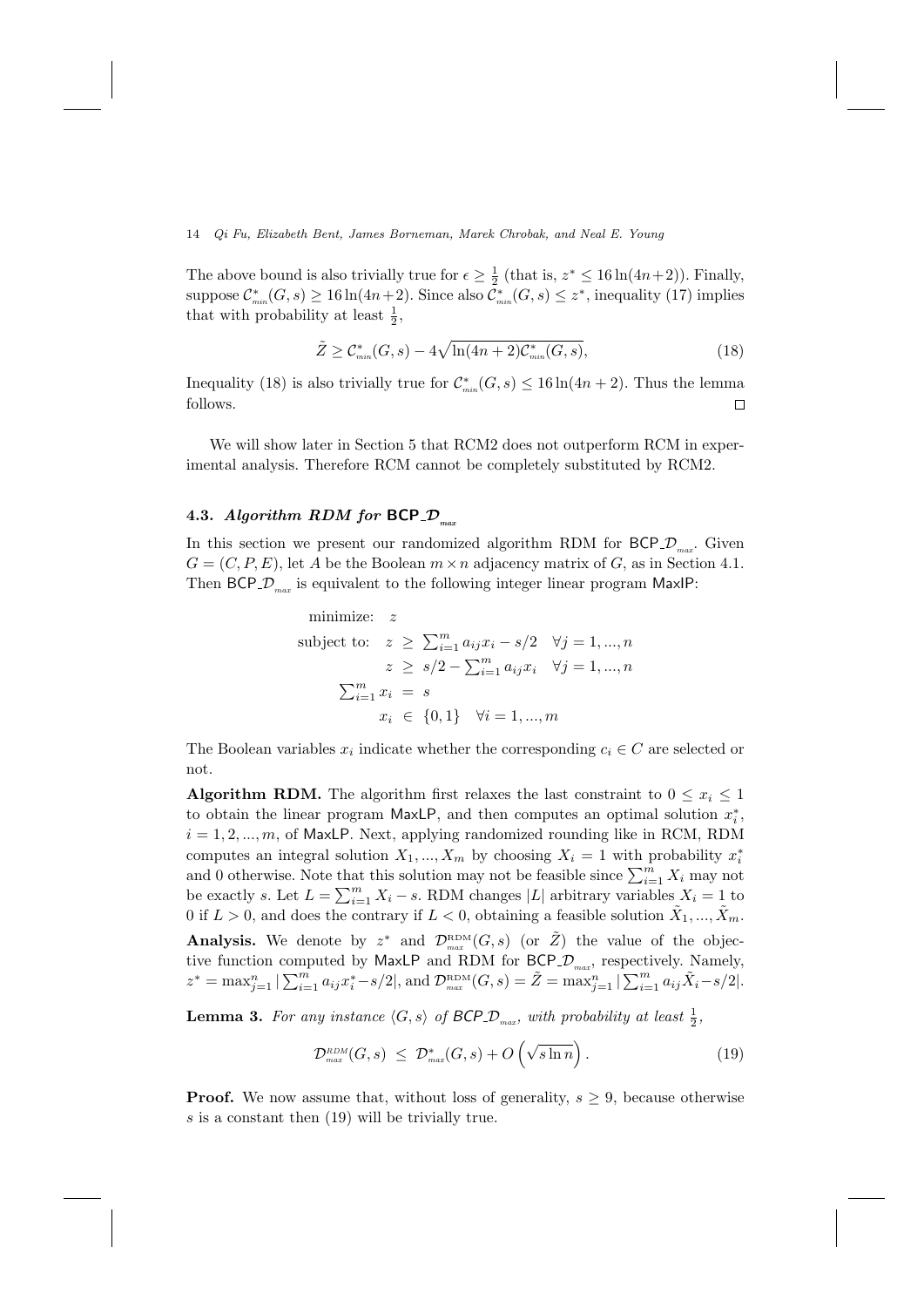Let  $Z = \max_{j=1}^{n} |\sum_{i=1}^{m} a_{ij}X_i - s/2|$ . For each j, define  $\bar{z}_j = \sum_{i=1}^{m} a_{ij}x_i^*$ , and  $z_j^* = |\bar{z}_j - s/2|$ . Similarly, define random variables  $\bar{Z}_j = \sum_{i=1}^m a_{ij} X_i$  and  $Z_j =$  $|\bar{Z}_j - s/2|$ . Thus  $z^* = \max_{j=1}^n z_j^*$  and  $Z = \max_{j=1}^n Z_j$ .

The  $\{X_i\}$  are independent Bernoulli random variables with  $\text{Exp}[X_i] = x_i^*$ . So  $\exp[\bar{Z}_j] = \bar{z}_j$  for each j. Applying a standard Chernoff bound, we get  $\Pr[|\bar{Z}_j - \bar{z}_j| \geq$  $\epsilon \bar{z}_j$   $\leq 2e^{-\epsilon^2 \bar{z}_j/4}$ , for  $0 < \epsilon \leq 1$ . This and the triangle inequality imply

 $\Pr[Z_j \geq z^* + \lambda \sqrt{s}] \leq \Pr[Z_j \geq z_j^* + \lambda \sqrt{\bar{z}_j}] \leq \Pr[|\bar{Z}_j - \bar{z}_j| \geq \lambda \sqrt{\bar{z}_j}] \leq 2e^{-\lambda^2/4}$ where  $0 < \lambda \leq \sqrt{\bar{z}_j}$ . Since  $|\bar{z}_j - s/2| \leq z^*$ ,  $\bar{z}_j \geq s/2 - z^*$  for all j. Hence (20) also holds when  $0 < \lambda \leq \sqrt{s/2 - z^*}$ .

By the naive union bound,

$$
\Pr[Z \ge z^* + \lambda \sqrt{s}] \le 2n e^{-\lambda^2/4}.
$$
 (21)

Likewise,  $\text{Exp}[\sum_{i=1}^{m} X_i] = \sum_{i=1}^{m} x_i^* = s$ . By the Chernoff bound,  $\text{Pr}[\sum_{i=1}^{m} X_i |s| \ge \epsilon s \le 2e^{-\epsilon^2 s/4}$ , for  $0 < \epsilon \le 1$ . Thus we have

$$
\Pr[|\sum_{i=1}^{m} X_i - s| \ge \delta \sqrt{s}] \le 2e^{-\delta^2/4}, \tag{22}
$$

where  $0 < \delta \leq \sqrt{s}$ .

Since  $\tilde{Z} \leq Z + |\sum_{i=1}^{m} X_i - s|$ , we get  $\Pr[\tilde{Z} \geq z^* + \lambda \sqrt{s} + \delta \sqrt{s}] \leq \Pr[Z \geq$  $z^* + \lambda \sqrt{s}$  + Pr[ $\sum_{i=1}^m X_i - s$ ]  $\ge \delta \sqrt{s}$ . Combining this with (21) and (22), we have

$$
\Pr[\tilde{Z} \ge z^* + (\lambda + \delta)\sqrt{s}] \le 2ne^{-\lambda^2/4} + 2e^{-\delta^2/4}.\tag{23}
$$

Choose  $\lambda = \sqrt{4 \ln(8n)}$  and  $\delta =$  $\overline{4 \ln 8}$ . (Note that  $\delta \leq \sqrt{s}$ , since  $s \geq 9$ .) When  $\lambda \leq \sqrt{s/2 - z^*}$ , from (23), with probability at least  $\frac{1}{2}$ , we get

$$
\tilde{Z} \le z^* + (\sqrt{4\ln(8n)} + \sqrt{4\ln 8})\sqrt{s}.\tag{24}
$$

If  $s < 4\sqrt{\ln(8n)}$ , then  $\sqrt{4s\ln(8n)} > s/2$ , inequality (24) will be trivially true. Suppose  $s \geq 4\sqrt{\ln(8n)}$  and  $z^* > s/2 - \sqrt{4\ln(8n)}$  (i.e.,  $\lambda > \sqrt{s/2 - z^*}$ ). Then  $z^* + \sqrt{4s \ln(8n)} \geq s/2$ , and inequality (24) is also trivially true. Thus by (24) together with the bound  $\mathcal{D}^*_{\text{max}}(G, s) \geq z^*$ , we obtain the lemma.  $\Box$ 

## 4.4. Algorithm RCA for  $BCP\_{\infty}$

In this section we present our randomized algorithm RCA for BCP  $\mathcal{L}_{\mathit{avg}}$ . Given  $G =$  $(C, P, E)$ , again let A be the Boolean  $m \times n$  adjacency matrix of G. Then BCP  $\mathcal{L}_{\text{area}}$ is equivalent to the following integer linear program AvgIP:

maximize: 
$$
\frac{1}{n} \sum_{j=1}^{n} z_j
$$
  
\nsubject to: 
$$
z_j \le \sum_{i=1}^{m} a_{ij} x_i \quad \forall j = 1, ..., n
$$
  
\n
$$
z_j \le \sum_{i=1}^{m} (1 - a_{ij}) x_i \quad \forall j = 1, ..., n
$$
  
\n
$$
\sum_{i=1}^{m} x_i \le s
$$
  
\n
$$
x_i \in \{0, 1\} \quad \forall i = 1, ..., m
$$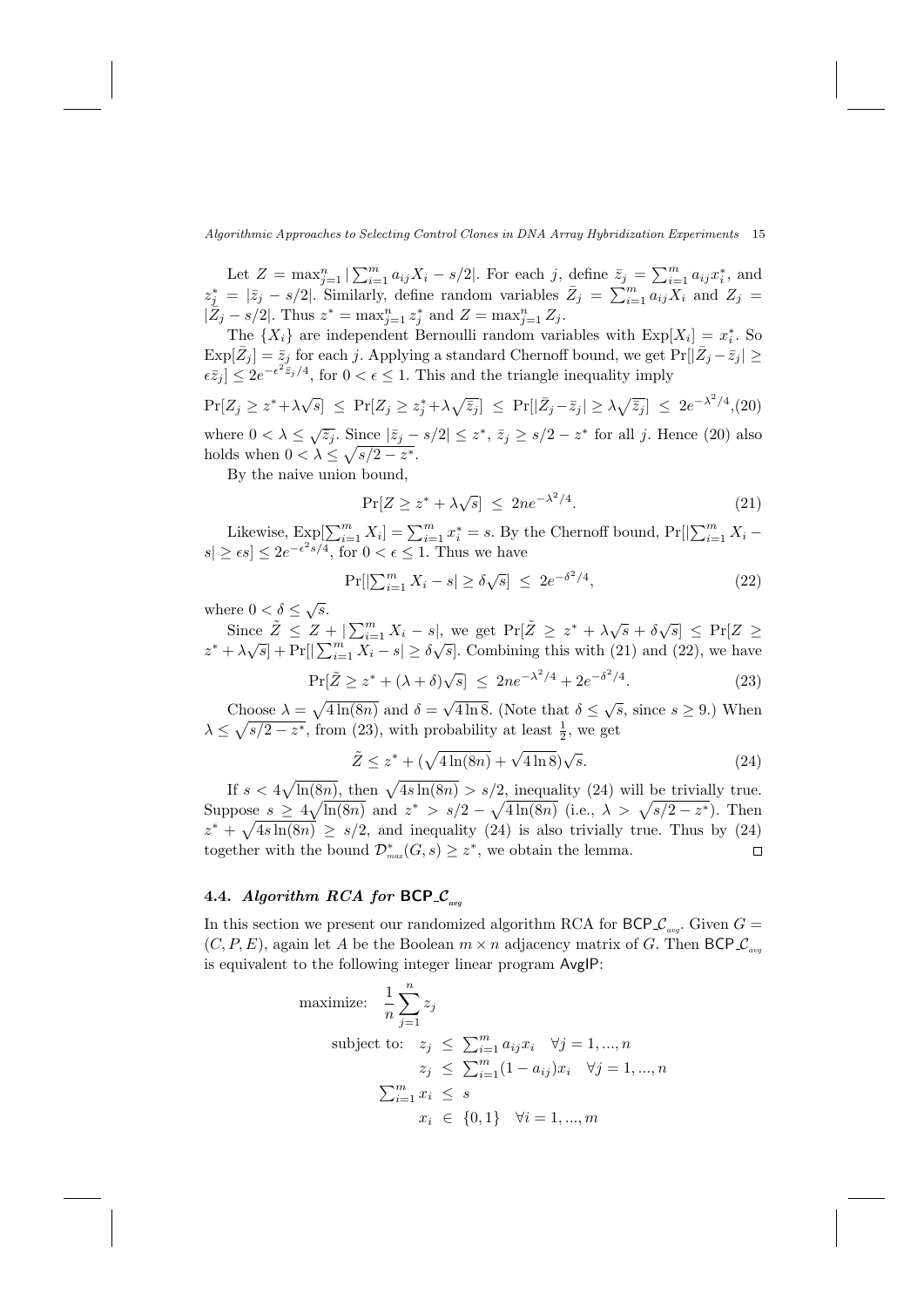The Boolean variables  $x_i$  indicate whether the corresponding  $c_i \in C$  are selected or not.

**Algorithm RCA.** The algorithm first relaxes the last constraint to  $0 \leq x_i \leq 1$ to obtain the linear program  $\mathsf{AvgLP}$ , and then computes an optimal solution  $x_i^*$ ,  $i = 1, 2, ..., m$ , of AvgLP. Next, applying randomized rounding, RCA computes an integral solution  $X_1, ..., X_m$  by choosing  $X_i = 1$  with probability  $x_i^*$  and 0 otherwise. Note that this solution may not be feasible since  $\sum_{i=1}^{m} X_i$  may exceed s. Let  $L = \max\{\sum_{i=1}^{m} X_i - s_0\}$ . RCA changes L arbitrary variables  $X_i = 1$  to 0, obtaining a feasible solution  $\tilde{X}_1, ..., \tilde{X}_m$ .

One can show that, in expectation, for any instance  $\langle G, s \rangle$ , RCA finds a solution with objective value at least  $\mathcal{C}^*_{avg}(G, s) - O(\sqrt{s})$ . We omit the proof because in the next section we provide an algorithm with a better asymptotic bound.

## 4.5. An Alternative Algorithm RCA2 for BCP  $\mathcal{L}_{av}$

We now modify Algorithm RCA, to improve its approximation bound. Let  $z^*$  be the optimum solution of AvgLP, that is  $z^* = \frac{1}{n} \sum_{j=1}^n \min\{\sum_{i=1}^m a_{ij}x_i^*, \sum_{i=1}^m (1-a_{ij})x_i^*\}.$ Our new Algorithm RCA2 is identical to RCA in all steps except for the rounding scheme: choose  $X_i = 1$  with probability  $\frac{x_i^*}{1+\lambda}$  and 0 otherwise, where  $\lambda = \frac{1}{\sqrt{\lambda}}$ z ∗ (without loss of generality, assuming  $z^* > 0$ ).

Before we start RCA2's analysis, we state and prove a variant of the Chernoff bound needed to estimate the error introduced by changing L variables  $X_i$  at the end of the algorithm.

**Lemma 4.** Let  $Y_1, Y_2, ..., Y_n$  be n independent Bernoulli trials, where  $Pr[Y_i = 1] =$  $p_i$ . Then if  $Y = \sum_{i=1}^n Y_i$  and if  $Exp[Y] = \sum_i p_i \leq \mu$ , for any  $0 < \epsilon \leq 1$ :

$$
Exp[\max\{0, Y - (1 + \epsilon)\mu\}] \le \frac{2e^{-\mu\epsilon^2/4}}{\ln(1 + \epsilon)}.
$$
\n(25)

 $\Box$ 

Proof. See Appendix Appendix A.

Analysis. We denote by  $\mathcal{C}^{\text{\tiny RCA2}}_{avg}(G,s)$  or  $\tilde{Z}$  the value of the objective function computed by RCA2 for BCP  $\mathcal{L}_{avg}$ , that is  $\mathcal{C}_{avg}^{\text{RCA2}}(G, s) = \tilde{Z}$  $\frac{1}{n}\sum_{j=1}^n \min\{\sum_{i=1}^m a_{ij}\tilde{X}_i,\sum_{i=1}^m (1-a_{ij})\tilde{X}_i\}.$  Recall  $\mathcal{C}_{\text{avg}}^*(G,s)$  is the optimal value of  $\mathcal{C}_{\tiny{avg}}(G, s)$  of BCP<sub>- $\mathcal{C}_{\tiny{avg}}$ </sub>.

**Lemma 5.** For any instance  $\langle G, s \rangle$  of  $\mathsf{BCP\mathcal{L}_{avg}}$ ,

$$
Exp[\mathcal{C}_{avg}^{RCAS2}(G,s)] \geq \mathcal{C}_{avg}^{*}(G,s) - O\left(\sqrt{\mathcal{C}_{avg}^{*}(G,s)}\right). \tag{26}
$$

**Proof.** We can assume that  $\mathcal{C}^*_{avg}(G, s) \geq 1$ , because otherwise (26) is trivially true. Thus  $z^* \geq 1$  as well, since  $z^* \geq C_{avg}^*(G, s)$ .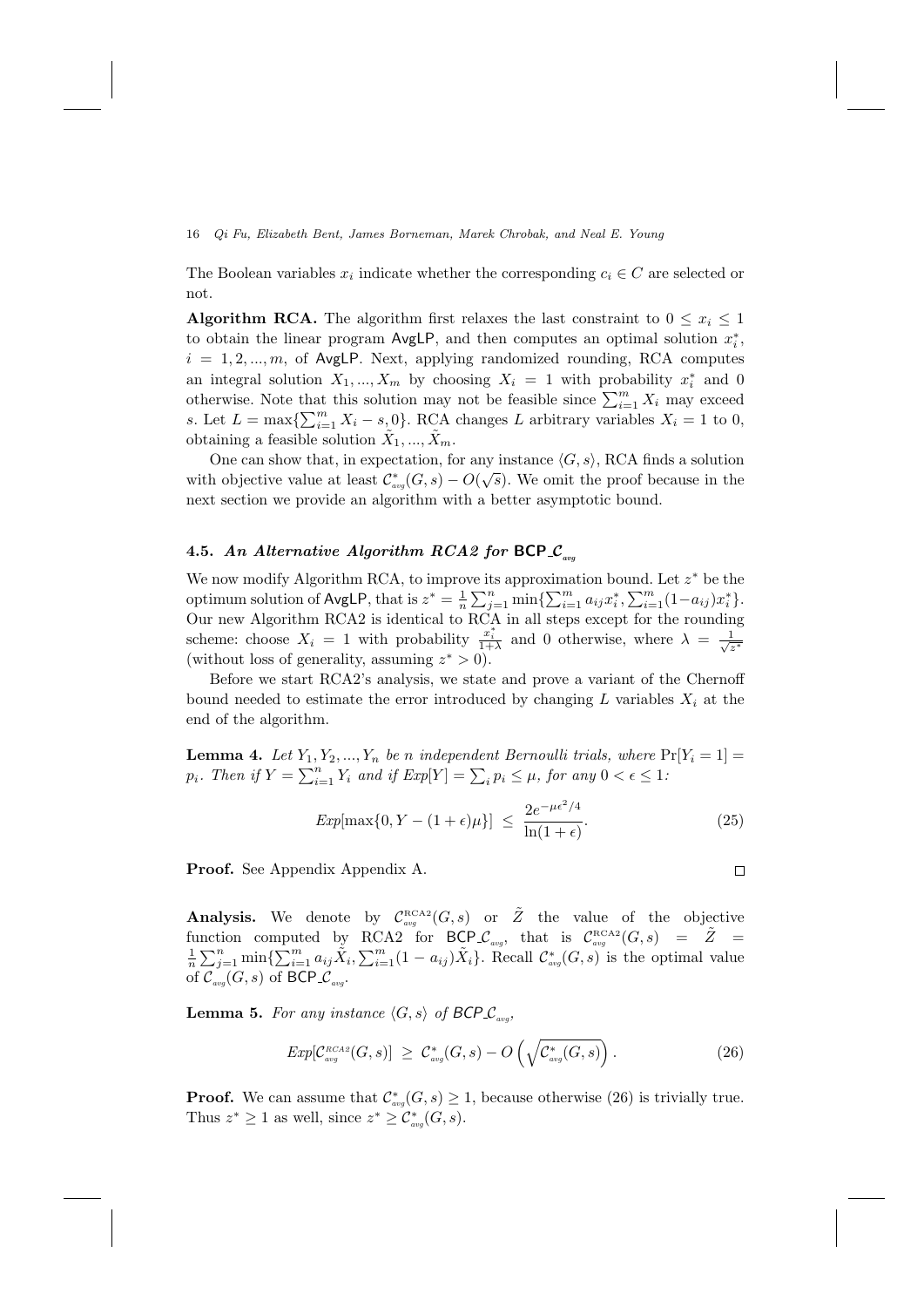For all j define constants  $z_j^* = \min\{\sum_{i=1}^m a_{ij}x_i^*, \sum_{i=1}^m (1 - a_{ij})x_i^*\}$  and variables  $\bar{Z}_j = \sum_{i=1}^m a_{ij} X_i, \ \hat{Z}_j = \sum_{i=1}^m (1 - a_{ij}) X_i$  and  $Z_j = \min\{\bar{Z}_j, \hat{Z}_j\}.$  Thus we have  $z^* = \frac{1}{n} \sum_{j=1}^n z_j^*$  and  $Z = \frac{1}{n} \sum_{j=1}^n Z_j$ .

The  $\{X_i\}$  are independent Bernoulli random variables with  $\text{Exp}[X_i] = \frac{x_i^*}{1+\lambda}$ . So  $\text{Exp}[\bar{Z}_j] \geq \frac{z_j^*}{1+\lambda}$  and  $\text{Exp}[\hat{Z}_j] \geq \frac{z_j^*}{1+\lambda}$ , for each j. Applying the Chernoff-Wald bound  $13$ , we get

$$
\begin{aligned} &\text{Exp}[(1-\epsilon)\frac{z_j^*}{1+\lambda}-(1+\epsilon)Z_j] \,\leq \\ &\text{Exp}\left[\max\left\{(1-\epsilon)\frac{z_j^*}{1+\lambda}-(1+\epsilon)\bar{Z}_j,(1-\epsilon)\frac{z_j^*}{1+\lambda}-(1+\epsilon)\hat{Z}_j\right\}\right] \,\leq\,\frac{\ln 2}{\epsilon}, \end{aligned}
$$

where  $0 < \epsilon \leq \frac{1}{2}$ . Since  $\frac{1-\epsilon}{1+\epsilon} \geq 1-2\epsilon$ ,  $\text{Exp}[Z_j] \geq \frac{z_j^*}{1+\lambda}-2\left(\frac{\epsilon z_j^*}{1+\lambda}+\frac{1}{\epsilon}\right)$ , and thus we have

$$
\exp[Z] \geq \frac{z^*}{1+\lambda} - 2\left(\frac{\epsilon z^*}{1+\lambda} + \frac{1}{\epsilon}\right).
$$

In the above inequality we substitute  $\lambda = \frac{1}{\sqrt{2}}$  $\frac{1}{z^*}$  and choose  $\epsilon = \frac{1}{2\sqrt{ }}$  $\frac{1}{2\sqrt{z^*}}$ , which, by simple algebra, yields

$$
\operatorname{Exp}[Z] \ge z^* - 6\sqrt{z^*}.\tag{28}
$$

Likewise,  $\text{Exp}[\sum_{i=1}^{m} X_i] = \frac{1}{1+\lambda} \sum_{i=1}^{m} x_i^* \leq \frac{s}{1+\lambda}$ . By Lemma 4, we have

$$
\exp[\max\{0, \sum_{i=1}^{m} X_i - (1+\delta)\frac{s}{1+\lambda}\}] \le \frac{2e^{-\frac{s}{1+\lambda}\delta^2/4}}{\ln(1+\delta)},
$$

where  $0 < \delta \leq 1$ . Letting  $\delta = \frac{1}{\sqrt{2}}$  $\frac{1}{z^*}$  and substituting  $\lambda = \frac{1}{\sqrt{z}}$  $\frac{1}{z^*}$ , the above inequality implies

$$
\text{Exp}[L] \ \leq \ \frac{2e^{-\frac{s}{4(z^* + \sqrt{z^*})}}}{\ln(1 + \frac{1}{\sqrt{z^*}})} \ \leq \ \frac{2}{\ln(1 + \frac{1}{\sqrt{z^*}})} \ \leq \ 4\sqrt{z^*},\tag{30}
$$

where the last inequality follows from  $\ln(1 + \epsilon) \geq \epsilon/2$  for  $0 < \epsilon \leq 1$ . Combining (28), (30), and  $\tilde{Z} \geq Z - L$ , we get

$$
Exp[\tilde{Z}] \geq Exp[Z - L] \geq z^* - 10\sqrt{z^*}.
$$

Since  $1 \leq C_{avg}^*(G, s) \leq z^*$ , the above bound implies (26).

Note that performance bounds for RCA2 and RCA are weaker than those for the algorithms in the previous sections, as it holds only in expectation. Algorithm RCA's approximation error is slightly worse than that of RCA2. Nevertheless, our experimental analysis (not included) show that on synthetic and real data sets, RCA2 does not outperform RCA.

 $\Box$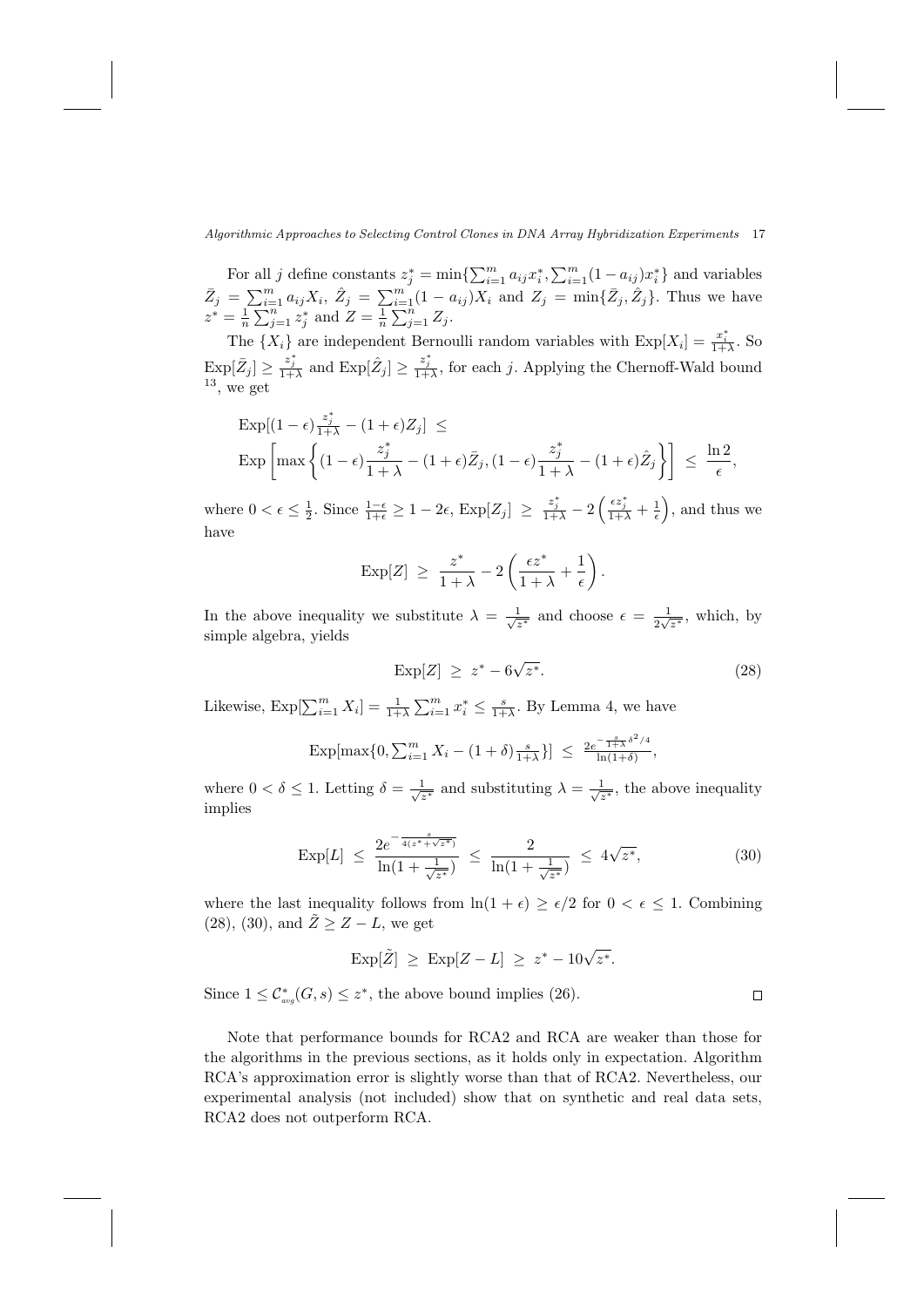Table 2. Performance of RCM on synthetic data with  $m = 100$  and  $n = 30$ 

|                                                                              |  |  |  |  |  | 20  25  30  35  40  45  50  55  60  65  70  75 | -80 - | -85   | - 90 |
|------------------------------------------------------------------------------|--|--|--|--|--|------------------------------------------------|-------|-------|------|
| MinLP 10 12.5 15 17.5 20 22.5 25 27.5 29.82 31.89 33.88 35.76 37.54 39.11 40 |  |  |  |  |  |                                                |       |       |      |
| RCM 7 10 13 15 18 19 23 25 28 30 32 34 35                                    |  |  |  |  |  |                                                |       | 38 40 |      |

### 5. Experimental Analysis

We implemented Algorithms RCM, RCM2 and RDM using  $LP\_SOLVE$  solver  $^2$ , and tested their performance on both synthetic and real data.

Synthetic data. We tested these three algorithms on random data sets represented by adjacency matrices of four sizes  $(m, n) = (100, 30), (100, 100), (200, 60),$ (200, 200), where each element of the matrix is chosen to be 1 or 0 with probability  $\frac{1}{2}$ . We ran these programs for  $s = 20, 21, ..., 90$ , and compared the solution to the optimal solution of the linear relaxation (that is, RCM and RCM2 were compared to MinLP, RDM was compared to MaxLP).

Table 2 shows results of the comparison of RCM's solution and the MinLP solution of BCP  $\mathcal{L}_{min}$  from the experiment in which  $m = 100$  and  $n = 30$ . This table presents only the performance of a single run of RCM, so the results are likely to be even better if we run RCM several times and choose the best solution.

We also repeated our simulation test 10 times for each of the above settings and took the average of them. Figure 1 and Figure 2 illustrate results of these experiments.

It is worth observing that (on average) RCM was always able to find the solution close to that of MinLP. Furthermore, since the true optimum (integral solution) for  $BCP.C<sub>min</sub>$  could be smaller than the solution for MinLP, our approximation of RCM could be even closer to the true optimum than it appears. These observations apply to RDM as well.

We have repeated these experiments for sparser random matrices, where the values in the matrix were chosen to be 1 with probability  $\frac{1}{4}$  or  $\frac{1}{8}$ . In all these experiments the results were very similar to those for the distribution with probability  $\frac{1}{2}$ .

Real data. To test the performance of these three algorithms on real data, we used four clone-probe adjacency matrices. The first two matrices represent hybridization of 500 bacterial clones extracted from rRNA genes analyzed in <sup>12</sup> with two sets of 30 and 40 probes designed with the algorithm in  $3$ . The other two matrices (with similar parameters) represent hybridization of rRNA genes from fungal clones analyzed in  $11$  with their corresponding sets of probes. For each of these four data sets (and for each  $s = 200, 210, \ldots, 400$  we tested RCM 10 times, and took the average of them. We observe that RCM found the solution with value at least 97% of MinLP's solution in 92.8% cases. We also repeated our tests for RCM2 and RDM using the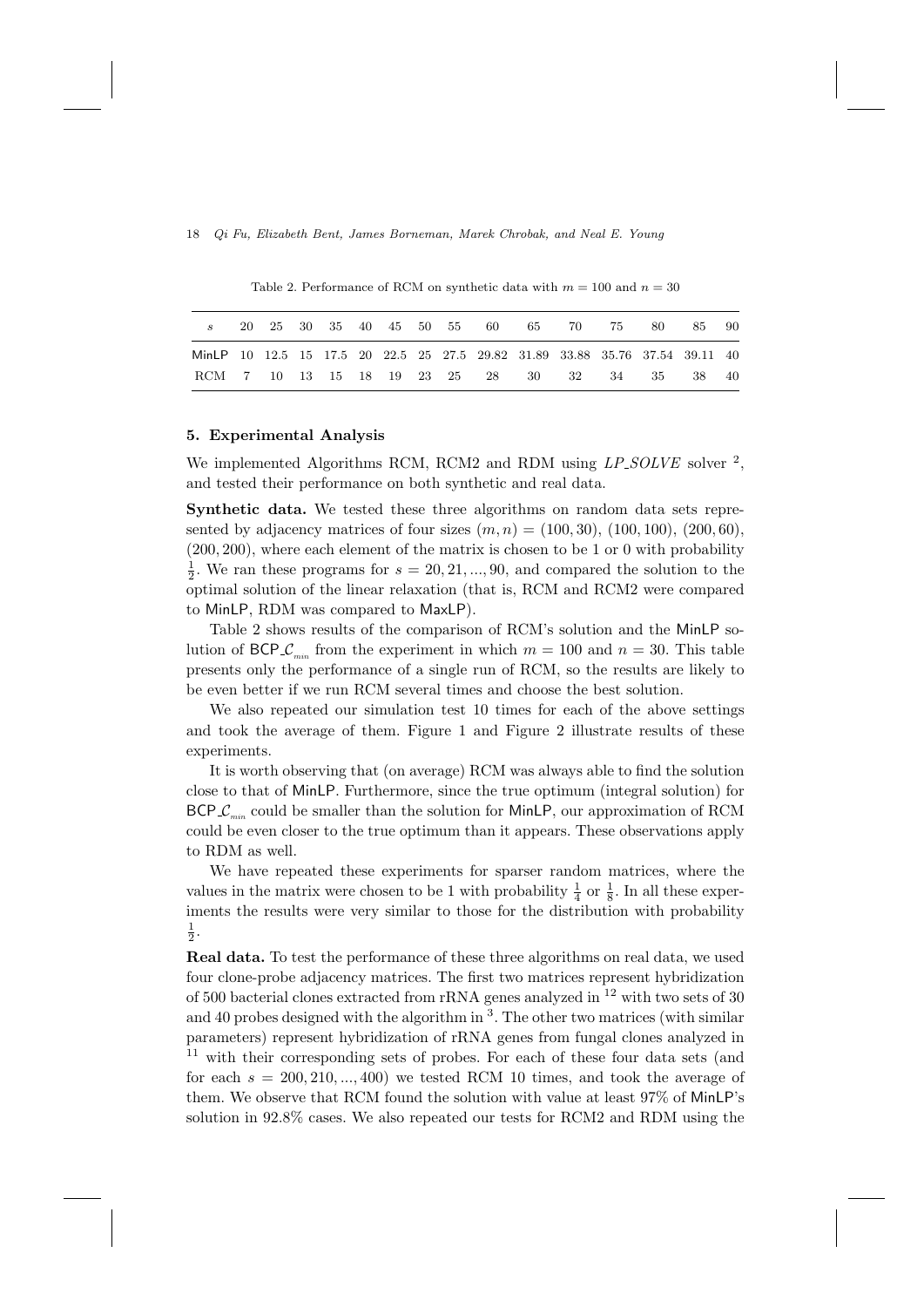



Fig. 1. RCM's and RCM2's performance for  $\mathsf{BCP}\mathcal{L}_{min}$  on synthetic data for four matrices: (a)  $(m, n) = (100, 30)$ ; (b)  $(m, n) = (100, 100)$ ; (c)  $(m, n) = (200, 60)$ ; (d)  $(m, n) = (200, 200)$ . The y-axis in the graph represents the objective value.

above data sets with the same settings. The results are summarized in Figure 3 and Figure 4.

Figure 3 and Figure 4 suggest that solutions found by RCM and RDM on real data are even closer to MinLP and MaxLP solutions, respectively, than those for synthetic data, sometimes even coinciding with MinLP and MaxLP solutions; i.e., RCM and RDM achieved optimum in some cases.

We also performed experimental analysis for RCA and RCA2 using the same synthetic and real data sets. The study shows that RCA and RCA2 approximate well the optimum solutions. (The results are similar to those of RCM and RCM2 and are omitted.)

Our experimental results indicate that RCM performs better than RCM2 in practice even though, according to our analysis in Section 4.1 and 4.2, RCM2 has a better asymptotic bound. This is likely to be caused by a combination of several factors. First, the constants in the asymptotic bounds for RCM2 appear to be larger than those for RCM, and our data sets may not be large enough for the asymptotic trends to show. Second, the bound for RCM2 is better than that for RCM only if the optimum is sufficiently small compared to  $s/\log n$ . As the parameters of this range depend on the hidden asymptotic constants, it is not clear whether our data sets are within this range. Finally, if the number of clones initially selected by the algorithm is less than s, our implementation of both algorithms adds some arbitrary clones to increase their number to s. Since RCM2 uses slightly smaller probabilities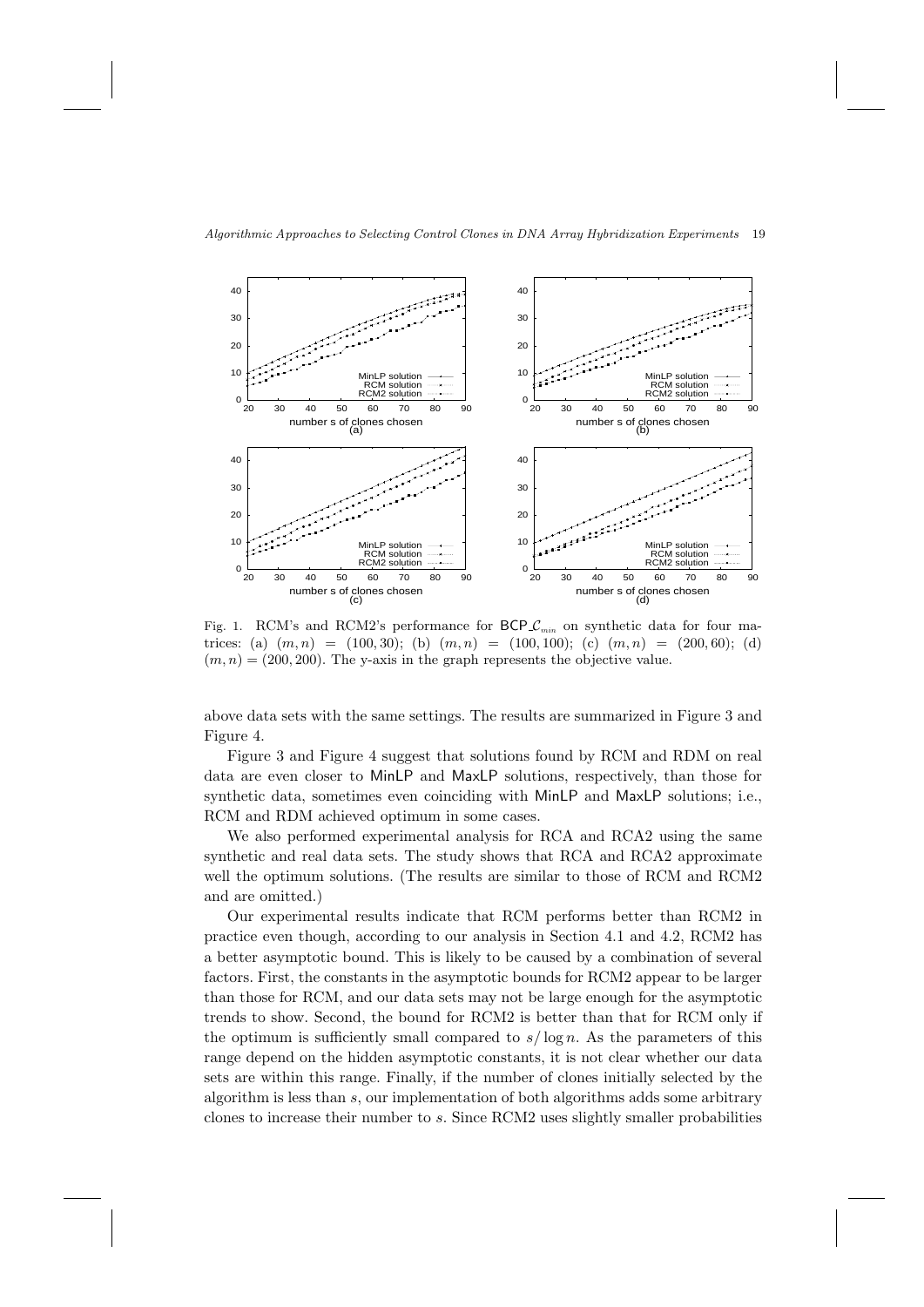

Fig. 2. RDM's performance for  $\mathsf{BCP} \mathcal{D}_{\mathit{max}}$  on synthetic data for four matrices: (a)  $(m, n)$  =  $(100, 30);$  (b)  $(m, n) = (100, 100);$  (c)  $(m, n) = (200, 60);$  (d)  $(m, n) = (200, 200).$  The y-axis in the graph represents the objective value.

in the rounding scheme, it tends to choose initially fewer clones, and thus it is also likely to add more of these arbitrary clones. The performance of RCM2 relative to RCM would probably be improved with additional random sampling. (The same arguments apply to RCA and RCA2 as well.)

Our experiments were performed on a machine with Intel Pentium 4 2.4GHz CPU and 1GB RAM. The total running time for each single run of RCM or RDM on these synthetic and real data sets was in the range of 20-80 seconds, which is practically acceptable.

Example. To complement the above statistics with a more concrete example, we now describe the results of RCM on a typical data set. Here we used RCM to compute a set D of  $s = 100$  control clones for  $m = 500$  bacterial clones with a set of  $n = 30$  probes. The distribution of the degrees of the probes with respect to D is given in the table below:

degree 0 –30 31 – 40 41 – 50 51 – 60 61 – 70 71 – 100 n. of probes 0 14 7 4 5 0

The minimum and maximum degrees of probes in  $D$  were 37 and 68, respectively, thus producing the objective value  $\mathcal{C}_{min}(D) = 32$  for this instance. Thus this D is a high quality control clone set.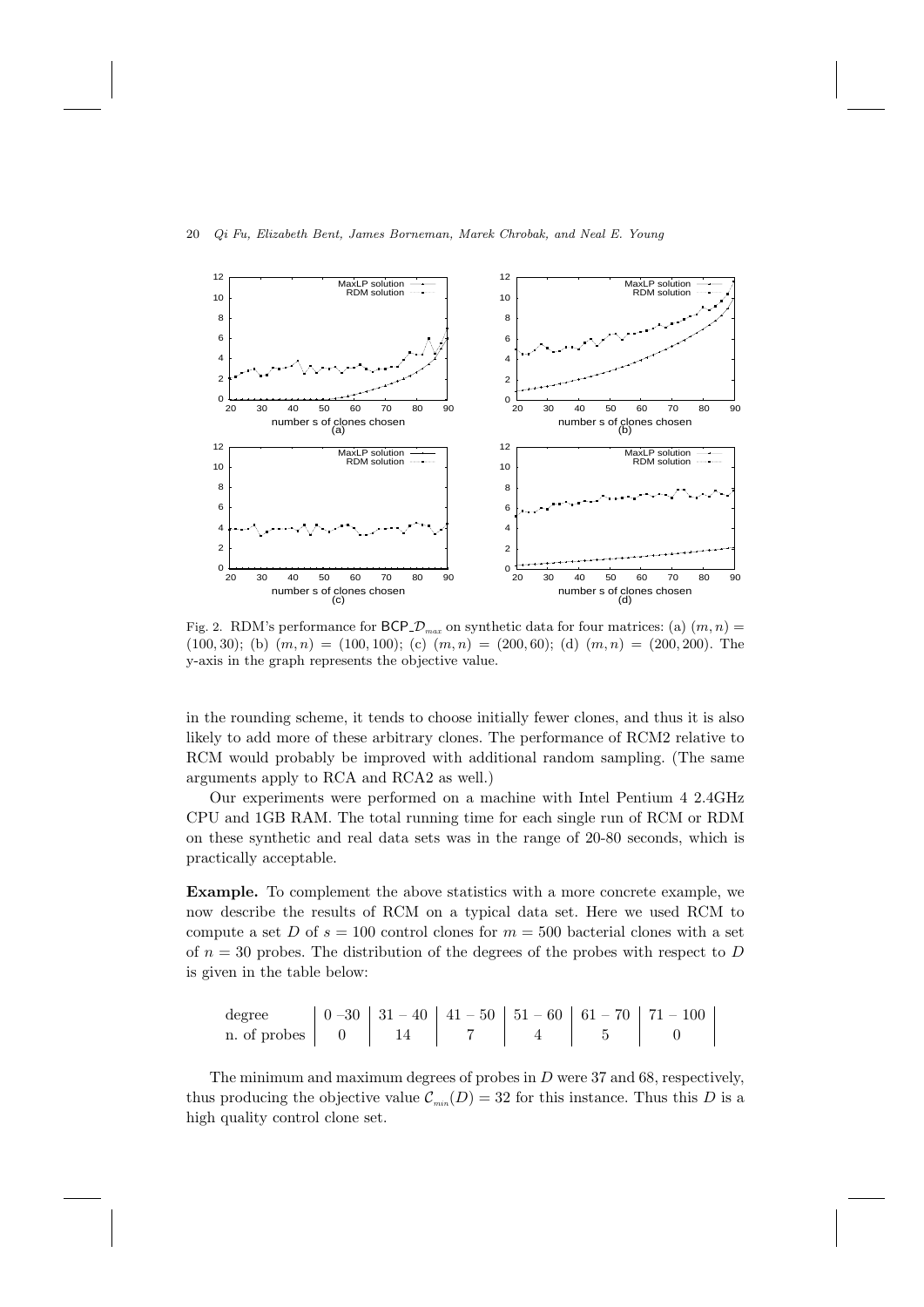

Fig. 3. RCM's and RCM2's performance on real data: (a) 500 bacterial clones and 30 probes; (b) 500 bacterial clones and 40 probes; (c) 500 fungal clones and 30 probes; (d) 500 fungal clones and 40 probes. The y-axis in the graph represents the objective value.

## 6. Concluding Remarks

We performed similar experiments for other algorithms provided in this paper, and the results were equally promising. Overall, our work demonstrates that randomized rounding is a very effective method for solving all versions of Balanced Covering, especially on real data sets. In the actual implementation available at http://algorithms.cs.ucr.edu/OFRG/, the solution of RCM is fed as an initial solution into a simulated-annealing algorithm. We found out that the simulated annealing rarely produces any improvement of this initial solution, which provides further evidence for the effectiveness of randomized rounding in this case. (In contrast, when we run simulated annealing from a random initial solution, in a typical run, it takes approximately 10 minutes to find a solution that is about 80% as good as that of RCM.)

We remark that (by creating two copies of the matrix and inverting the bits in the second copy)  $BCP\mathcal{L}_{min}$  can be reduced to a more general problem where we want to cover all columns with the maximum number of 1's. Our algorithms and their analyses apply to this problem as well.

## Acknowledgments

This work is supported by NSF Grant BD&I-0133265. Work of Qi Fu and Marek Chrobak is partially supported by NSF Grant CCR-0208856.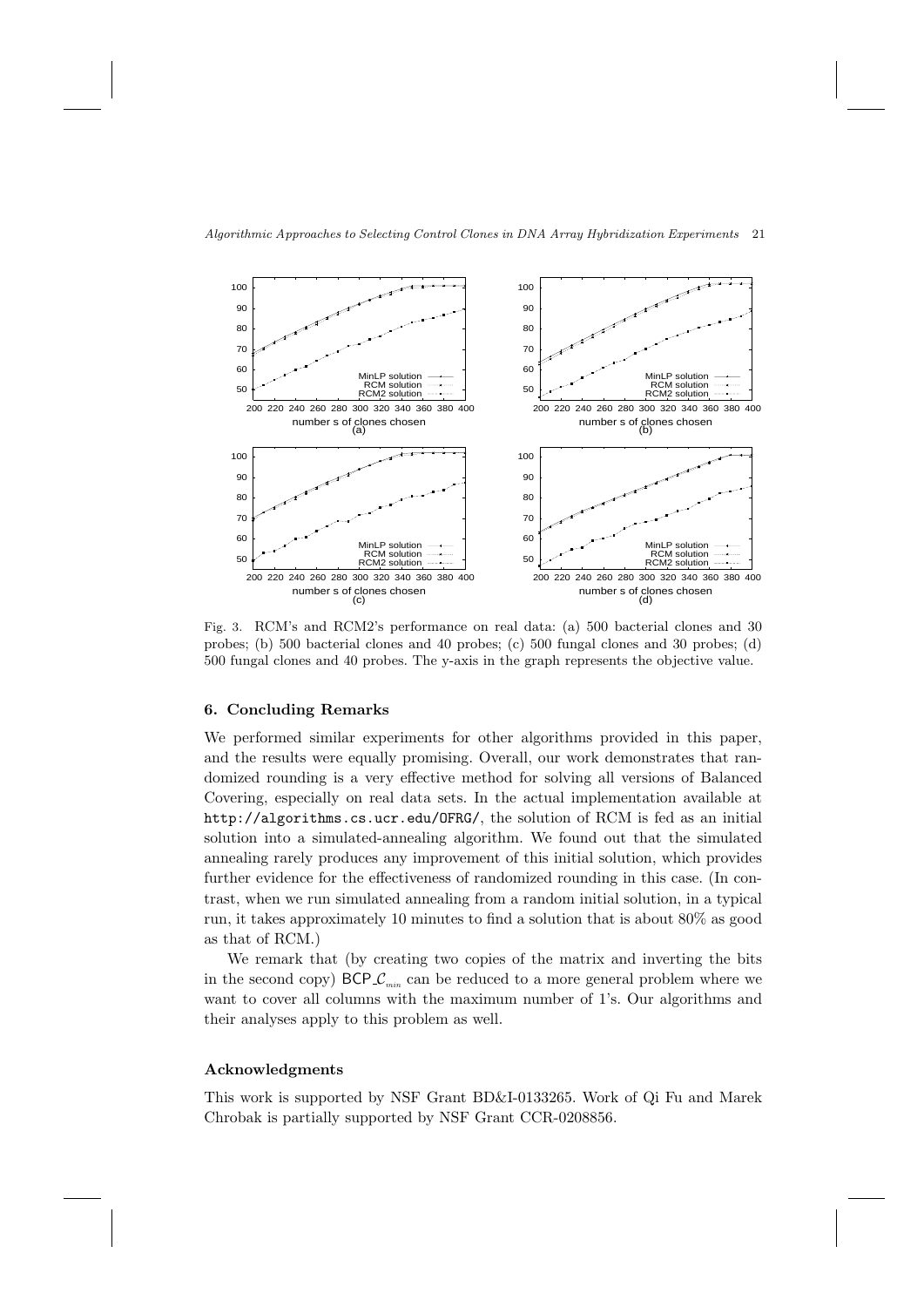

Fig. 4. RDM's performance on real data: (a) 500 bacterial clones and 30 probes; (b) 500 bacterial clones and 40 probes; (c) 500 fungal clones and 30 probes; (d) 500 fungal clones and 40 probes. The y-axis in the graph represents the objective value.

We would like to thank the anonymous referees for invaluable suggestions that helped us improve the presentation of this work.

## Appendix A. Appendix: Proof of Lemma 4

**Proof.** Let  $c(\epsilon) = e^{\epsilon}/(1+\epsilon)^{1+\epsilon}$  and  $f(x) = -\ln(c(x))/x$ . We will first show

$$
\int_{x=\epsilon}^{+\infty} c(x)^{\mu} dx \le \frac{2c(\epsilon)^{\mu}}{\mu \ln(1+\epsilon)}.
$$
\n(A.1)

Integrating both sides of the inequality  $1 + \ln(1 + x) \leq 1 + x$ , for  $x \geq 0$ , we get  $(1+x)\ln(1+x) \leq x(1+x/2)$ . By simple algebra, we then get  $f'(x) \geq (\ln(1+x)/2)'$ , and thus  $f(x)$  is an increasing function and  $f(x) \ge \ln(1+x)/2$ . We can now verify (A.1) as follows,

$$
\int_{x=\epsilon}^{+\infty} c(x)^{\mu} dx = \int_{x=\epsilon}^{+\infty} e^{-\mu x f(x)} dx
$$

$$
\leq \int_{x=\epsilon}^{+\infty} e^{-\mu x f(\epsilon)} dx
$$

$$
= \frac{e^{-\mu \epsilon f(\epsilon)}}{\mu f(\epsilon)}
$$

$$
= \frac{c(\epsilon)^{\mu}}{\mu f(\epsilon)}
$$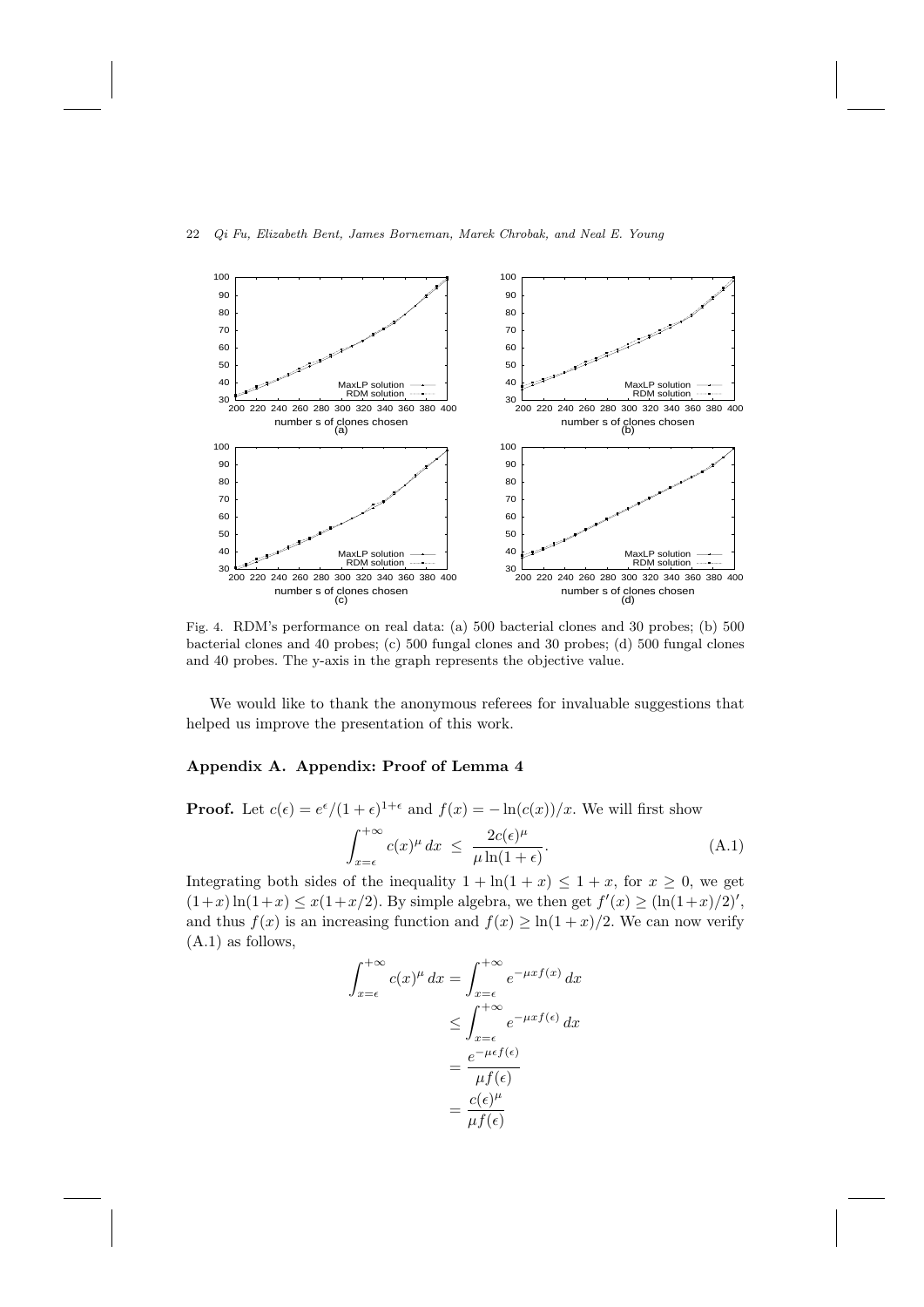$$
\leq \frac{2c(\epsilon)^{\mu}}{\mu \ln(1+\epsilon)}.
$$

We have

$$
\exp[\max\{0, Y - (1 + \epsilon)\mu\}] = \int_{y=0}^{+\infty} \Pr[Y - (1 + \epsilon)\mu \ge y] dy.
$$

Choose  $\delta$  so that  $(1 + \delta)\mu = (1 + \epsilon)\mu + y$ . Changing variables from y to  $(\delta - \epsilon)\mu$ , and applying a standard Chernoff bound, the expected value above becomes

$$
\operatorname{Exp}[\max\{0, Y - (1 + \epsilon)\mu\}] = \mu \int_{\delta = \epsilon}^{+\infty} \Pr[Y \ge (1 + \delta)\mu] d\delta
$$

$$
\le \mu \int_{\delta = \epsilon}^{+\infty} c(\delta)^{\mu} d\delta.
$$

Combining this, inequality (A.1) and the fact that  $c(\epsilon)^{\mu} \leq e^{-\mu \epsilon^2/4}$  for  $0 < \epsilon \leq 1$ , we get

$$
\exp[\max\{0, Y - (1 + \epsilon)\mu\}] \le \frac{2c(\epsilon)^{\mu}}{\ln(1 + \epsilon)} \le \frac{2e^{-\mu\epsilon^2/4}}{\ln(1 + \epsilon)}
$$

and the lemma follows.

 $\Box$ 

,

### References

- 1. B. Berger, J. Rompel, and P. Shor. Efficient NC algorithms for set cover with applications to learning and geometry. 30th Annual Symposium on the Foundations of Computer Science, pages 54–59, 1989.
- 2. M. Berkelaar, K. Eikland, and P. Notebaert. Lp\_solve mixed integer linear programming solver 5.5, 2004. Available at http://lpsolve.sourceforge.net/5.5.
- 3. J. Borneman, M. Chrobak, G.D. Vedova, A. Figueroa, and T. Jiang. Probe selection algorithms with applications in the analysis of microbial communities. Bioinformatics, 17(1):S39–S48, 2001.
- 4. U. Feige. A threshold of ln n for approximating Set Cover. Journal of the ACM  $(JACM)$ , 45(4):634–652, 1998.
- 5. A. Figueroa, J. Borneman, and T. Jiang. Clustering binary fingerprint vectors with missing values for DNA array data analysis. Journal of Computational Biology, 11(5):887–901, 2004.
- 6. M.R. Garey and D.S. Johnson. Computers and Intractability. A Guide to the Theory of NP-Completeness. W.H.Freeman, New York, 1979.
- 7. L. Gargano, AA. Rescigno, and U. Vaccaro. Multicasting to groups in optical networks and related combinatorial optimization problems. International Parallel and Distributed Processing Symposium, page 223, 2003.
- 8. K. Jampachaisri, L. Valinsky, J. Borneman, and S. J. Press. Classification of oligonucleotide fingerprints: application for microbial community and gene expression analyses. Bioinformatics, 21(14):3122–3130, 2005.
- 9. J. Schuchhardt, D. Beule, A. Malik, E. Wolski, H. Eickhoff, H. Lehrach, and H. Herzel. Normalization strategies for cDNA microarrays. Nucleic Acids Res., 28(10):e47, 2000.
- 10. L. Valinsky, A. Scupham, G.D. Vedova, Z. Liu, A. Figueroa, K. Jampachaisri, B. Yin, E. Bent, R. Mancini-Jones, J. Press, T. Jiang, and J. Borneman. Oligonucleotide